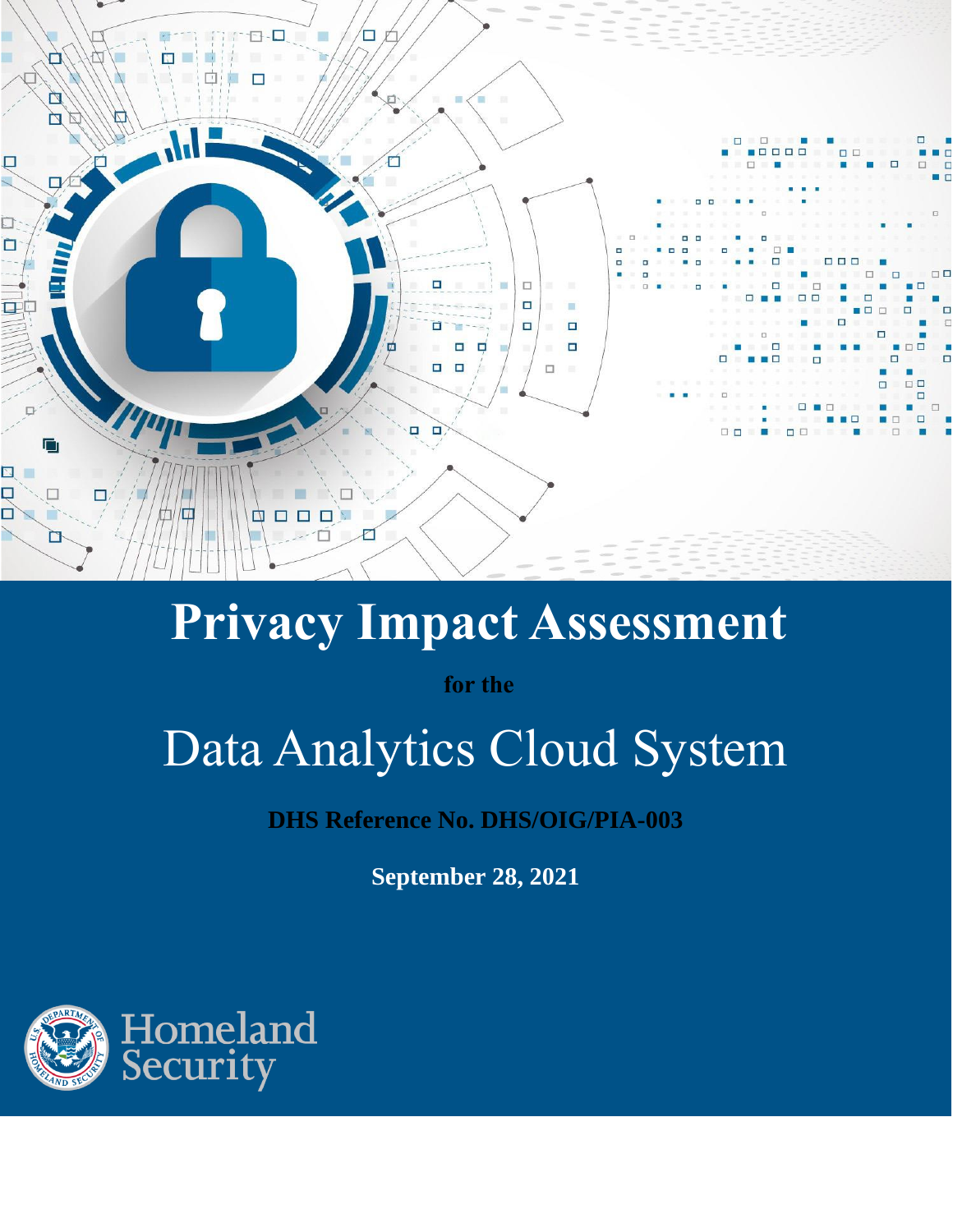

## **Abstract**

The U.S. Department of Homeland Security (DHS) Office of Inspector General (OIG) is responsible for conducting and supervising independent and objective audits, inspections, and investigations of Department of Homeland Security's programs and operations. The Office of Inspector General's Office of the Chief Data Officer (OCDO) established the Data Analytics Cloud System (DACS) to ingest, store, manage, and analyze information necessary for these audits, inspections, and investigations, as well as information necessary to improve Office of Inspector General's operational effectiveness and efficiency. The Office of the Chief Data Officer acquires, integrates, and analyzes large volumes of data from Department of Homeland Security systems, other government agencies, public sources, and vendors that frequently include personally identifiable information (PII) and sensitive PII (SPII).

## **Overview**

Under the Inspector General Act of  $1978$ ,<sup>1</sup> as amended, the Office of Inspector General is responsible for conducting and supervising independent and objective audits, inspections, and investigations of Department of Homeland Security's programs and operations. In order to fulfill these responsibilities, Department of Homeland Security components, among other sources, promptly provide data and access to auditors, inspectors, and other personnel authorized by the Office of Inspector General, to include any files, records, reports, and other information as requested.<sup>2</sup> The Department of Homeland Security's Office of Inspector General has used personally identifiable information and sensitive personally identifiable information data from Department of Homeland Security systems for audit, inspection, and investigative purposes since its formation in 2003. As Department of Homeland Security systems have grown in number, size, and complexity, the Office of Inspector General's technical capability has needed to scale accordingly to oversee these systems effectively and efficiently. The Data Analytics Cloud System provides an advanced data analytics platform and secure, governed data repository platform leveraged by analysts, auditors, inspectors, and investigators to promote economy, efficiency, and effectiveness, and prevent or detect fraud in programs, initiatives, and services offered and/or sponsored by Department of Homeland Security components. Results from analytical products may lead to or support audit or inspection recommendations, management advisories, administrative sanctions, fines, civil monetary penalties, or criminal prosecutions. The Data Analytics Cloud System comprises specialized software tools and services that provide the following data analysis, architecture, and engineering capabilities:

 $15$  U.S.C. § 2.

<sup>2</sup> For more information on DHS OIG, *see* Department of Homeland Security Management Directive System, MD Number 0810.1 (June 10, 2004), *available at* 

[https://www.dhs.gov/xlibrary/assets/foia/mgmt\\_directive\\_0810\\_1\\_the\\_office\\_of\\_inspector\\_general.pdf.](https://www.dhs.gov/xlibrary/assets/foia/mgmt_directive_0810_1_the_office_of_inspector_general.pdf)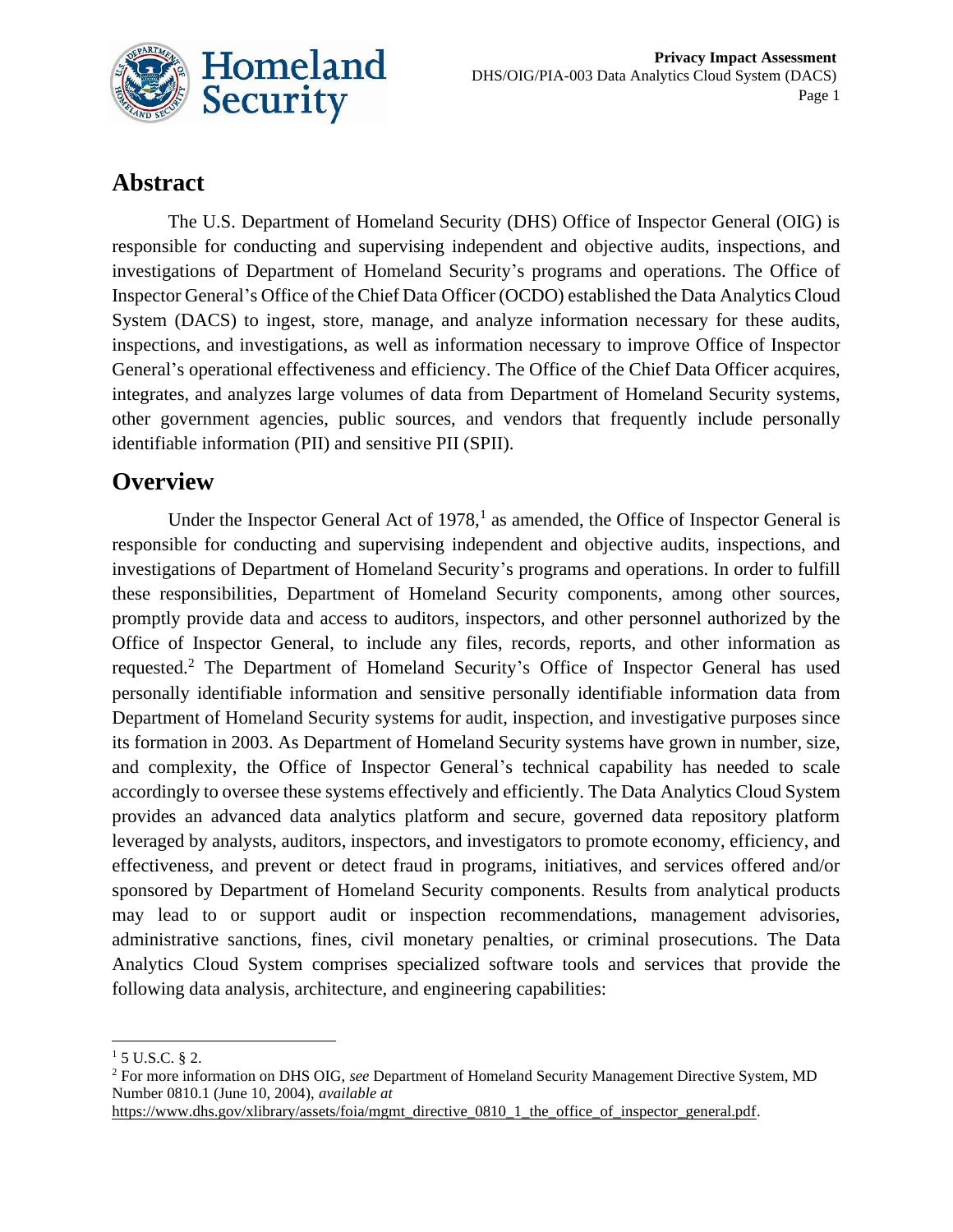

- Data Integration;
- Data Warehousing;
- Business Intelligence;
- Graph and Network Analysis;
- Geospatial Analytics;
- Visual Analytics;
- Natural Language Processing and Semantic Text Analysis; and
- Machine Learning.

Datasets coming into the Data Analytics Cloud System from U.S. Department of Homeland Security systems are typically collections of flat files exported from the respective component's system and provided to the Office of Inspector General by the component using Department of Homeland Security-approved secure transfer methods; however, the datasets may also be provided in the form of database backup files or direct connections from the Data Analytics Cloud System to a component's database. Data from other government agencies, public sources, and vendors are typically acquired from Secure File Transfer Protocol (SFTP) sites, Application Programming Interfaces (API), or other Department of Homeland Security-approved secure transfer methods. Flat files that are not downloaded from an outside source directly into the Data Analytics Cloud System are staged on a file server in Office of Inspector General's Homeland Security Inspector General Network (HSIGN) and moved securely into the Data Analytics Cloud System. Once in the Data Analytics Cloud System, datasets are loaded into relational or non-relational data repositories which can then be accessed by authorized Office of Inspector General staff and contractors for ad-hoc queries, visual analytics and data analysis, business intelligence, and machine learning in support of Office of Inspector General's mission.

Only authorized Office of Inspector General users with a validated need-to-know are provided access to the front end/user facing portion of the Data Analytics Cloud System. Access is explicitly granted by application administrators. System maintenance is only performed by system administrators who have been vetted and approved via the Office of Inspector General's Office of the Chief Information Officer (OCIO) Privileged Access Request process. The information stored within the Data Analytics Cloud System may be shared with U.S. Department of Homeland Security components, U.S law enforcement agencies, other Office of Inspector Generals, and Congress as required.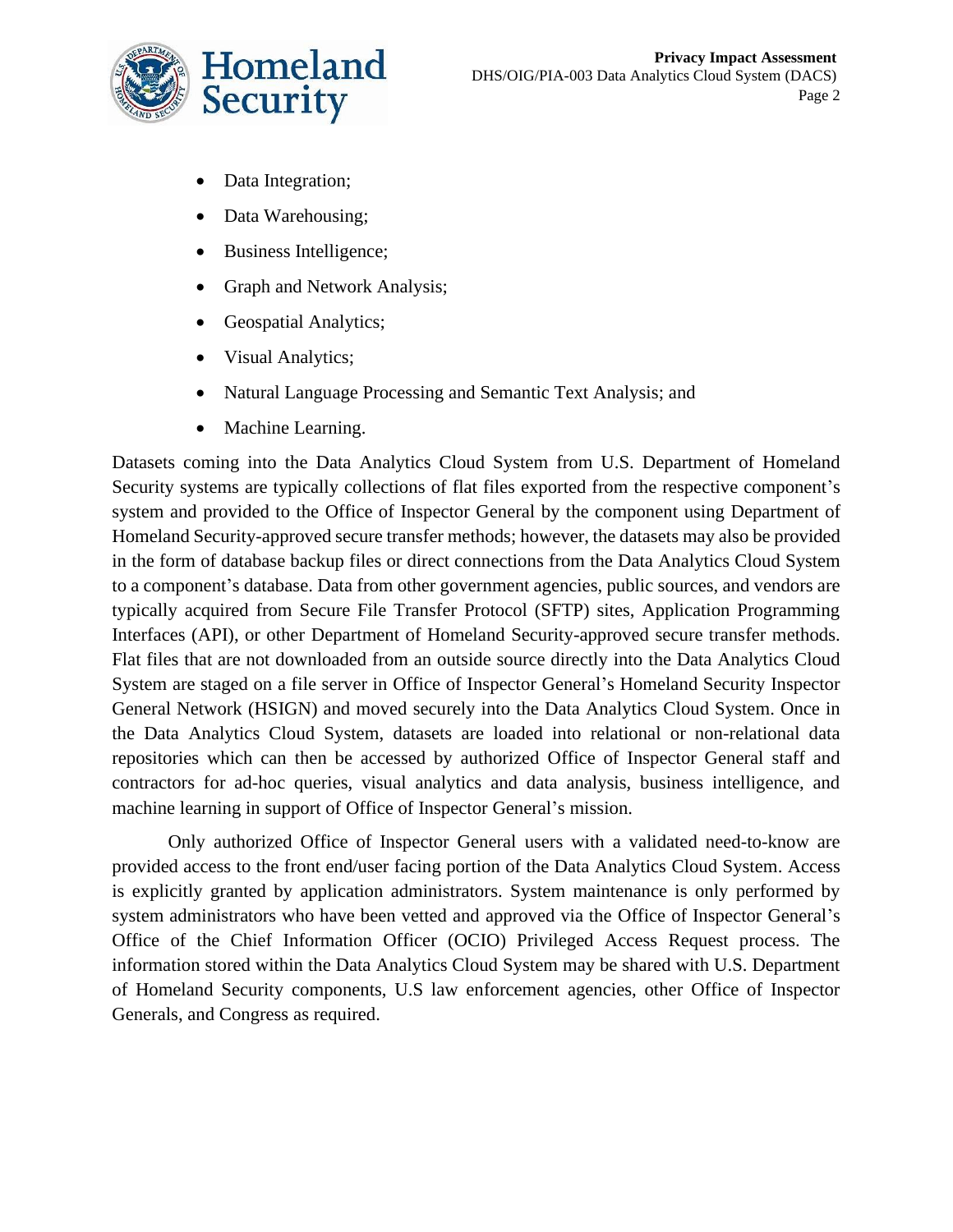

## **Section 1.0 Authorities and Other Requirements**

## **1.1 What specific legal authorities and/or agreements permit and define the collection of information by the project in question?**

The Inspector General Act of 1978 and The Homeland Security Act of 2002<sup>3</sup> permit the Office of Inspector General to collect information necessary for the Office of Inspector General to perform audits, inspections, investigations, and legal analysis on programs and operations within the Department of Homeland Security. Department of Homeland Security Management Directive System MD Number 0810.1<sup>4</sup> states the roles and responsibilities of the Heads of U.S. Department of Homeland Security Organizational Elements (OE), Department of Homeland Security employees, and the Office of Inspector General in collecting any files, records, reports, or other information that may be requested either orally or in writing.

A significant portion of the information that the Office of Inspector General receives and stores within the Data Analytics Cloud System is obtained from Department of Homeland Security components. Because of the unique authority of the Office of Inspector General to oversee virtually any program or portion of the Department of Homeland Security, nearly all information at each component potentially could be required for an Office of Inspector General purpose.

## **1.2 What Privacy Act System of Records Notice(s) (SORN(s)) apply to the information?**

The majority of the information that the Data Analytics Cloud System uses is collected by source systems performing the original collection, and thus covered by the individual System of Records Notices for those systems. Department of Homeland Security component data remains covered by these source system, System of Records Notices until it is processed or incorporated into an Office of Inspector General audit, inspection, or investigation reporting.

The DHS/OIG-002 Investigative Records System of Records Notice<sup>5</sup> covers the information and records the Office of Inspector General processes during its audits, inspections, and investigations and incorporates into its reports. This System of Records Notice also covers the collection of information from other government agencies, commercial sources, and publicly available sources.

<sup>3</sup> 6 U.S.C. § 101.

<sup>4</sup> Department of Homeland Security Management Directive System, MD Number 0810.1 (June 10, 2004), [https://www.dhs.gov/xlibrary/assets/foia/mgmt\\_directive\\_0810\\_1\\_the\\_office\\_of\\_inspector\\_general.pdf.](https://www.dhs.gov/xlibrary/assets/foia/mgmt_directive_0810_1_the_office_of_inspector_general.pdf)

<sup>5</sup> *See* DHS/OIG-002 Investigative Records System of Records, 80 Fed. Reg. 44372 (July 27, 2015), *available at* [https://www.dhs.gov/system-records-notices-sorns.](https://www.dhs.gov/system-records-notices-sorns) The Office of Inspector General is currently updating this System of Records Notice to provide greater transparency for its collections.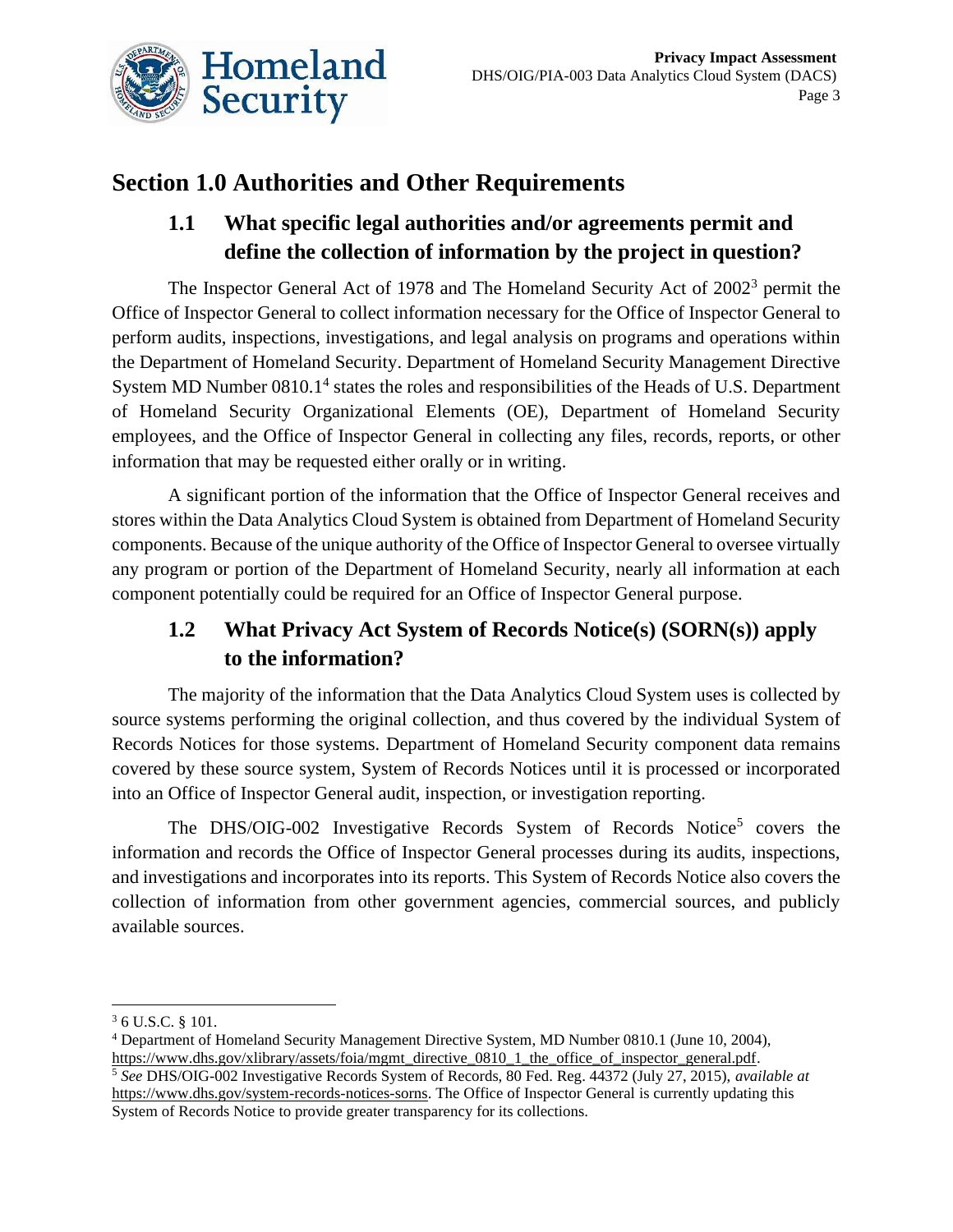

## **1.3 Has a system security plan been completed for the information system(s) supporting the project?**

The Data Analytics Cloud System is a Minor Application within the Office of Inspector General's Cloud Operations Resource Environment (CORE) boundary in Microsoft's FedRAMP High certified Azure Government cloud environment. The Office of Inspector General's Cloud Operations Resource Environment obtained an Authority to Operate (ATO) on October 1, 2018.

## **1.4 Does a records retention schedule approved by the National Archives and Records Administration (NARA) exist?**

Retention of records stored in the Data Analytics Cloud System is governed by existing Office of Inspector General records retention schedules approved by the National Archives and Records Administration (NARA). The Data Analytics Cloud System records related to the Office of Investigations are governed by N1-563-08-4<sup>6</sup> and N1-563-07-5.<sup>7</sup> Records related to employee performance fall under records retention schedule N1-GRS-95-3, item 23a4.<sup>8</sup> In addition, the Office of Inspector General retention schedule  $N1-563-09-10^9$  applies to any other Office of Inspector General related items pertaining to Reports, Work Papers, Correspondence, and Other Records.

## **1.5 If the information is covered by the Paperwork Reduction Act (PRA), provide the OMB Control number and the agency number for the collection. If there are multiple forms, include a list in an appendix.**

The information collected as part of the Data Analytics Cloud System is not covered by the Paperwork Reduction Act.

## **Section 2.0 Characterization of the Information**

## **2.1 Identify the information the project collects, uses, disseminates, or maintains.**

Data collected and aggregated by the Data Analytics Cloud System is obtained from a wide

<sup>8</sup> *See* DHS OIG NARA Retention Schedule #N1-GRS-95-3 item 23a4 for work performance history records [https://www.archives.gov/files/records-mgmt/memos/grs-2-2-initial-review-package.pdf.](https://www.archives.gov/files/records-mgmt/memos/grs-2-2-initial-review-package.pdf)

<sup>&</sup>lt;sup>6</sup> See DHS OIG NARA Retention Schedule #N1-563-08-4[, https://www.archives.gov/files/records](https://www.archives.gov/files/records-mgmt/rcs/schedules/departments/department-of-homeland-security/rg-0563/n1-563-08-004_sf115.pdf)[mgmt/rcs/schedules/departments/department-of-homeland-security/rg-0563/n1-563-08-004\\_sf115.pdf.](https://www.archives.gov/files/records-mgmt/rcs/schedules/departments/department-of-homeland-security/rg-0563/n1-563-08-004_sf115.pdf) <sup>7</sup> *See* DHS OIG NARA Retention Schedule #N1-563-07-5[, https://www.archives.gov/files/records-](https://www.archives.gov/files/records-mgmt/rcs/schedules/departments/department-of-homeland-security/rg-0563/n1-563-07-005_sf115.pdf)

[mgmt/rcs/schedules/departments/department-of-homeland-security/rg-0563/n1-563-07-005\\_sf115.pdf.](https://www.archives.gov/files/records-mgmt/rcs/schedules/departments/department-of-homeland-security/rg-0563/n1-563-07-005_sf115.pdf)

<sup>9</sup> *See* DHS OIG NARA Retention Schedule #N1-563-09-10[, https://www.archives.gov/files/records](https://www.archives.gov/files/records-mgmt/rcs/schedules/departments/department-of-homeland-security/rg-0563/n1-563-09-010_sf115.pdf)[mgmt/rcs/schedules/departments/department-of-homeland-security/rg-0563/n1-563-09-010\\_sf115.pdf.](https://www.archives.gov/files/records-mgmt/rcs/schedules/departments/department-of-homeland-security/rg-0563/n1-563-09-010_sf115.pdf)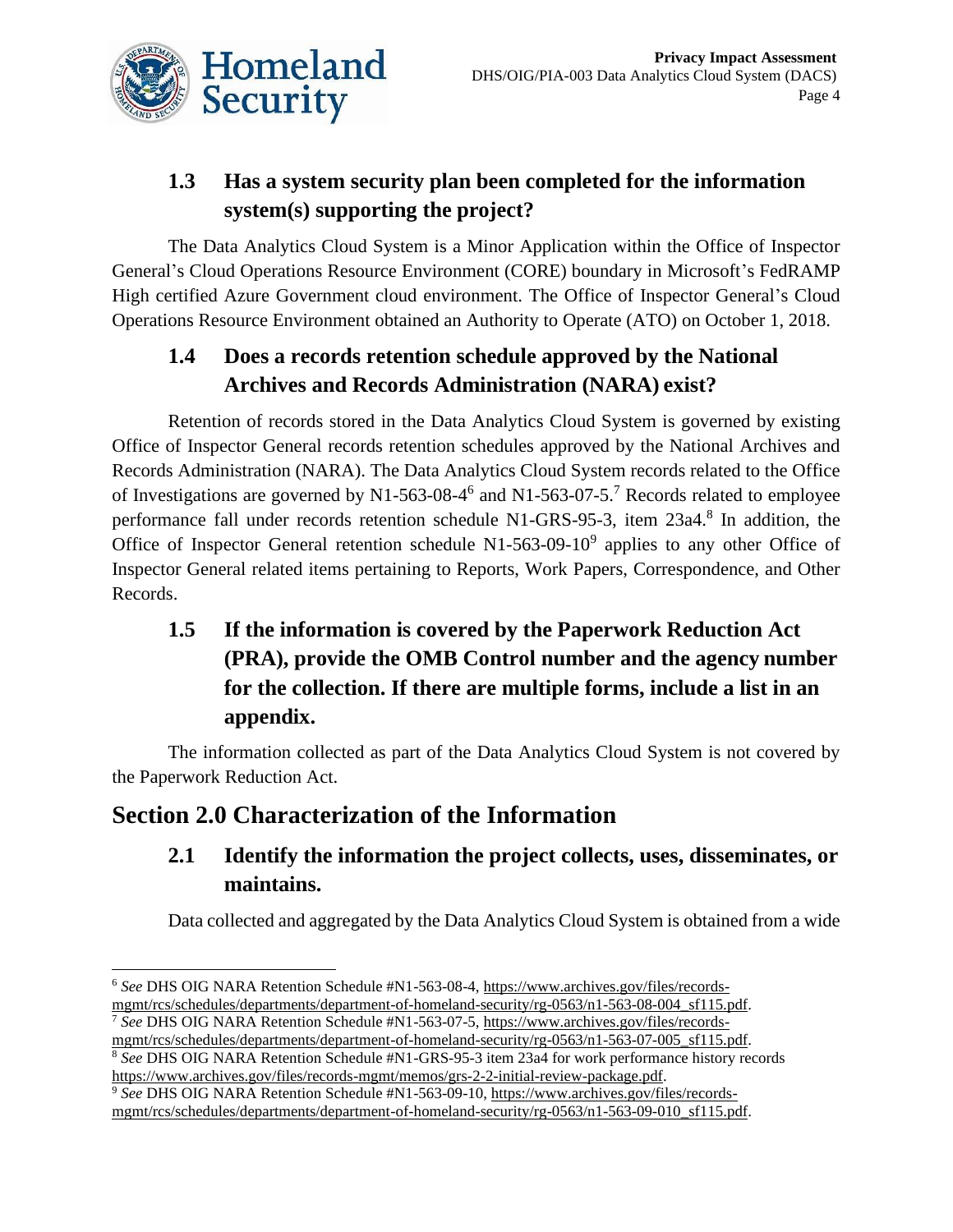

range of sources which includes any system relevant to the subject matter of the Office of Inspector General audit, inspection, and/or investigation. This can include information on members of the public, Department of Homeland Security employees and contractors from components, as well as information from other government agencies and systems, publicly available sources, and thirdparty data aggregators. The list below provides examples of the types of information that the Data Analytics Cloud System may use:

- Name;
- Date of birth:
- Social Security number;
- Telephone and cell phone numbers;
- Physical and mailing addresses;
- Email addresses;
- Physical description;
- Citizenship;
- Biometrics;
- Financial institution information;
- Benefits received;
- Assets;
- Photographs;
- Education;
- Medical Information:
- Travel Information including Passport information;
- Criminal History;
- Work Experience;
- Relatives;
- Business and personal contacts;
- Office of Inspector General's employee information; and
- Any other information relevant to the subject matter of an Office of Inspector General audit, inspection, or investigation.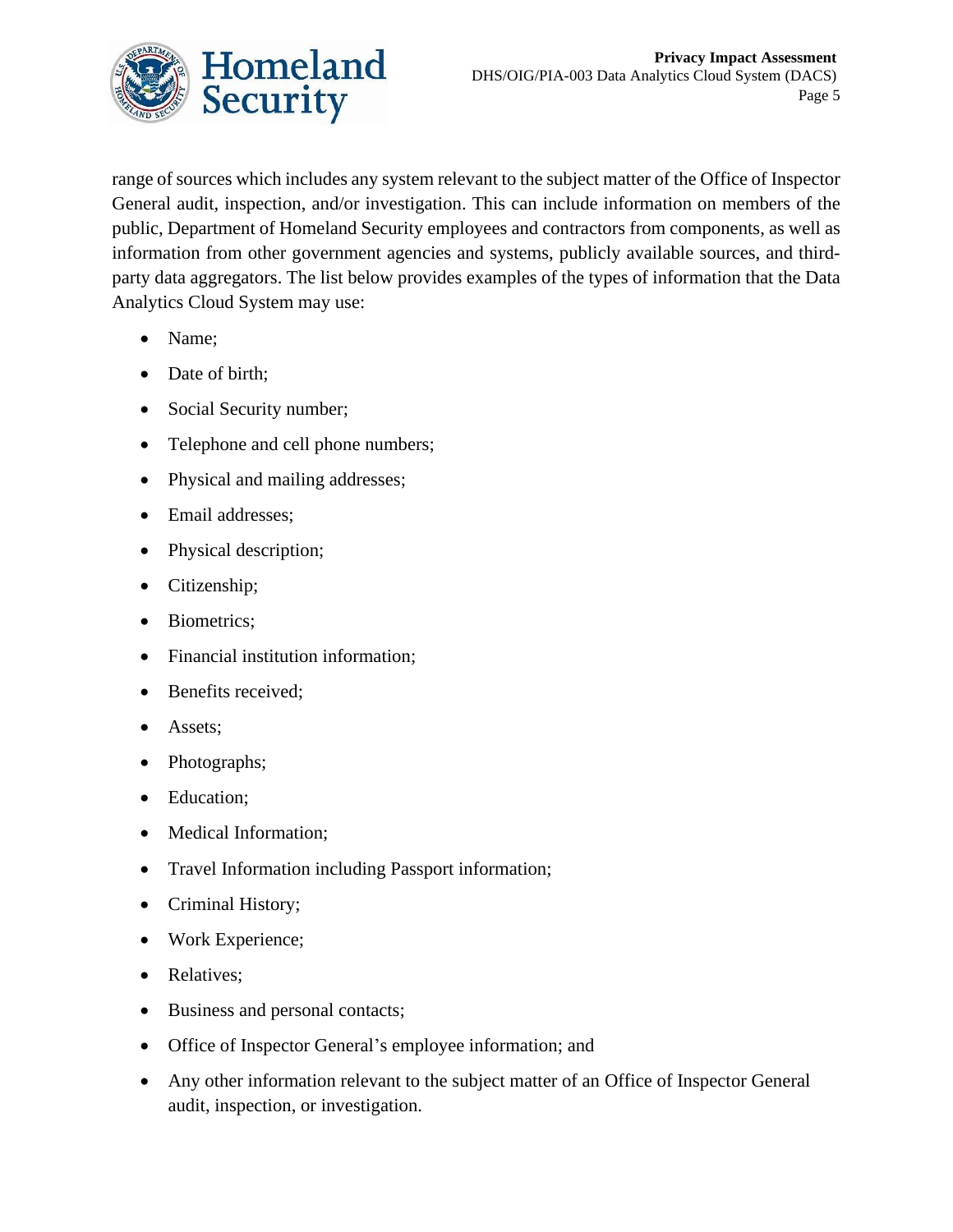

## **2.2 What are the sources of the information and how is the information collected for the project?**

The Data Analytics Cloud System collects, aggregates, and stores data obtained from a wide range of sources. The majority of collected information comes from records maintained by Department of Homeland Security components. Information stored and processed by the Data Analytics Cloud System can also be obtained from other government agencies; government contractors and vendors; commercial sources, including third-party data aggregation firms; and publicly available sources, which may include public websites, news sources, open social media sites, and public geospatial data. For example, to support an audit or investigation related to disaster relief grants, analysts and investigators may leverage the Data Analytics Cloud System to collect and analyze information originally collected by Federal Emergency Management Agency (FEMA) systems, transaction information from financial institutions, and public records obtained from commercial sources.

## **2.3 Does the project use information from commercial sources or publicly available data? If so, explain why and how this information is used.**

External commercial data or publicly obtained data will be used as appropriate for comparative analysis to assist with audit, inspection, investigation, and other reviews. This includes sources such as third-party data aggregators, publicly available social media sites, and open source media (e.g., newspaper articles, news websites, maps).

#### **2.4 Discuss how accuracy of the data is ensured.**

Data Analytics Cloud System is purpose-built as a data aggregator — collecting data from existing sources versus being a primary data collector/entry application. Accuracy of information is principally the responsibility of the underlying source system. However, the Office of Inspector General conducts an initial analysis of data ingested into the Data Analytics Cloud System to ensure completeness, accuracy, and reliability for audit, inspection, and/or investigation purposes. Data collected for audits and/or inspections are subject to project-specific reliability assessments as part of established audit and inspection processes and procedures. Data completeness, accuracy, and reliability assessments may include steps like analyzing and comparing record counts of flat file extracts obtained from components to both the expected record counts and the data loaded into the Data Analytics Cloud System from the extracts. It also includes comparing data obtained from the system to reports or analysis provided separately by the component, and verifying data displayed in a corresponding front end user interface to the respective back-end database tables. Individuals, agencies, and/or components impacted by an audit and/or inspection will be given an opportunity to correct erroneous information. Data collected for an investigation will be verified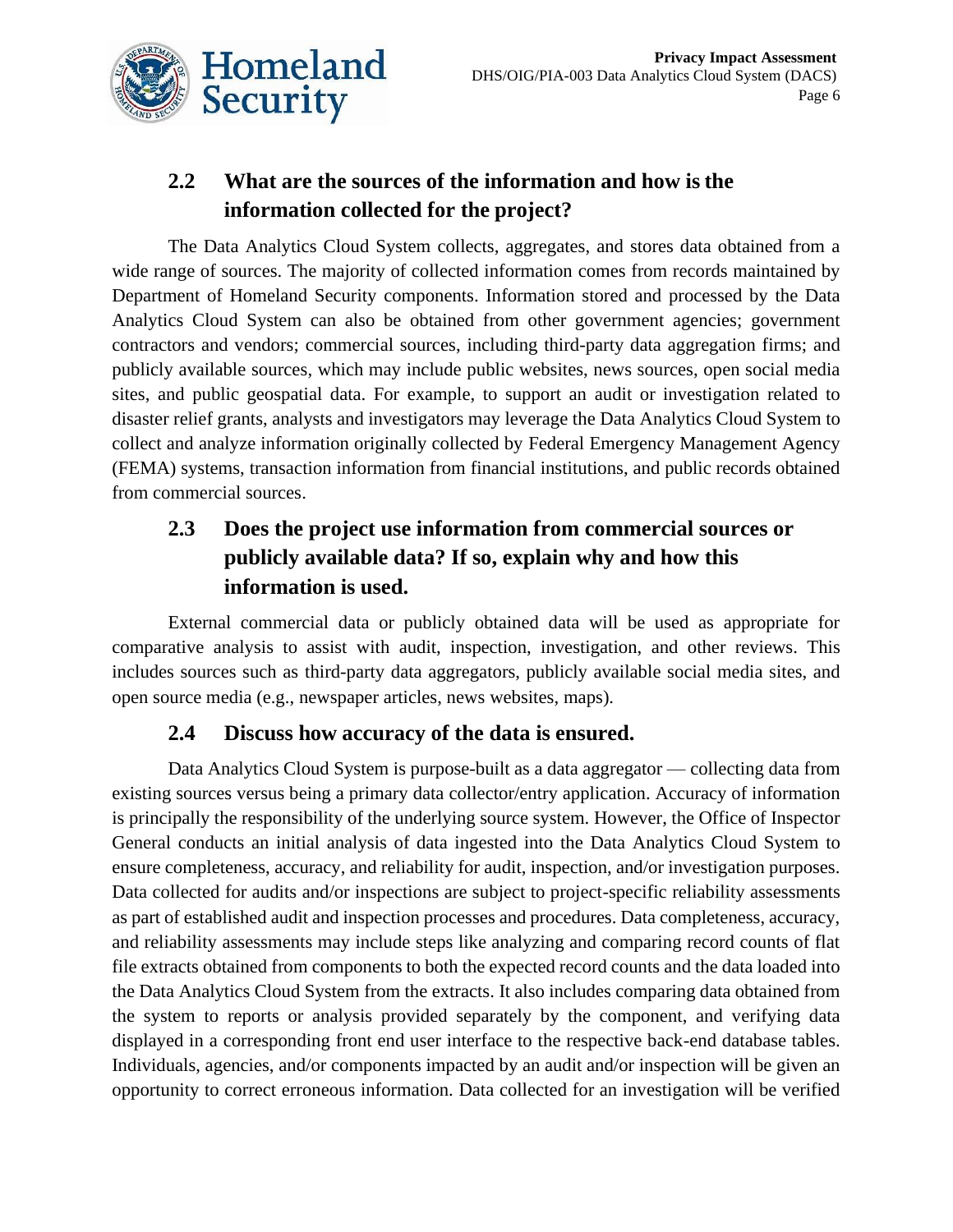

for accuracy as part of the investigation.

## **2.5 Privacy Impact Analysis: Related to Characterization of the Information**

**Privacy Risk:** There is a risk of overcollection given the breadth of sources the Office of Inspector General receives data from.

**Mitigation:** This risk is partially mitigated. The Office of Inspector General limits the data collected for analysis by scoping its information requests to only that data which is necessary for the Office of Inspector General to conduct its audit, inspection, and investigation responsibilities. As part of its audit, inspection, and investigation processes, the Office of Inspector General conducts a planning and survey period to determine what information is appropriate to receive. This is important not only in protecting against over-collection, but also ensures that Office of Inspector General personnel only use the information that is necessary for them to conduct their responsibilities in accordance with Government Auditing Standards.<sup>10</sup>

The initial scope of information will be defined according to audits, inspections, and/or investigations that are planned by the Office of Inspector General. This scope may expand depending on findings or in the case of an audit/inspection transitioning into a formal investigation.

**Privacy Risk:** There is a risk of inaccurate data given Data Analytics Cloud System uses source system data from other sources.

**Mitigation:** This risk is partially mitigated. Primarily, accuracy is the responsibility of the source system as the Data Analytics Cloud System does not collect information directly. However, the Office of Inspector General has multiple steps in place to ensure accuracy of the information used. The Office of Inspector General conducts initial analysis of data ingested into the Data Analytics Cloud System to ensure completeness, accuracy, and reliability for its audit, inspection, and investigation responsibilities. During the planning and survey period, the Office of Inspector General personnel and Component personnel engage in technical discussions to ensure data transfer is secure and compatible.

Data collected for audits and/or inspections are subject to project-specific reliability assessments as part of established audit and inspection processes and procedures, such as comparing data obtained from the system to reports or analysis provided separately by the component. Data collected for an investigation is verified for accuracy as part of the investigation process. The Office of Inspector General uses the totality of the information available to it during its investigations which ensures that inaccurate data would not alone impact any actions taken by

<sup>10</sup> *See* Government Auditing Standards: 2018 Revision Technical Update (April 2021), *available at* [https://www.gao.gov/products/gao-21-368g.](https://www.gao.gov/products/gao-21-368g)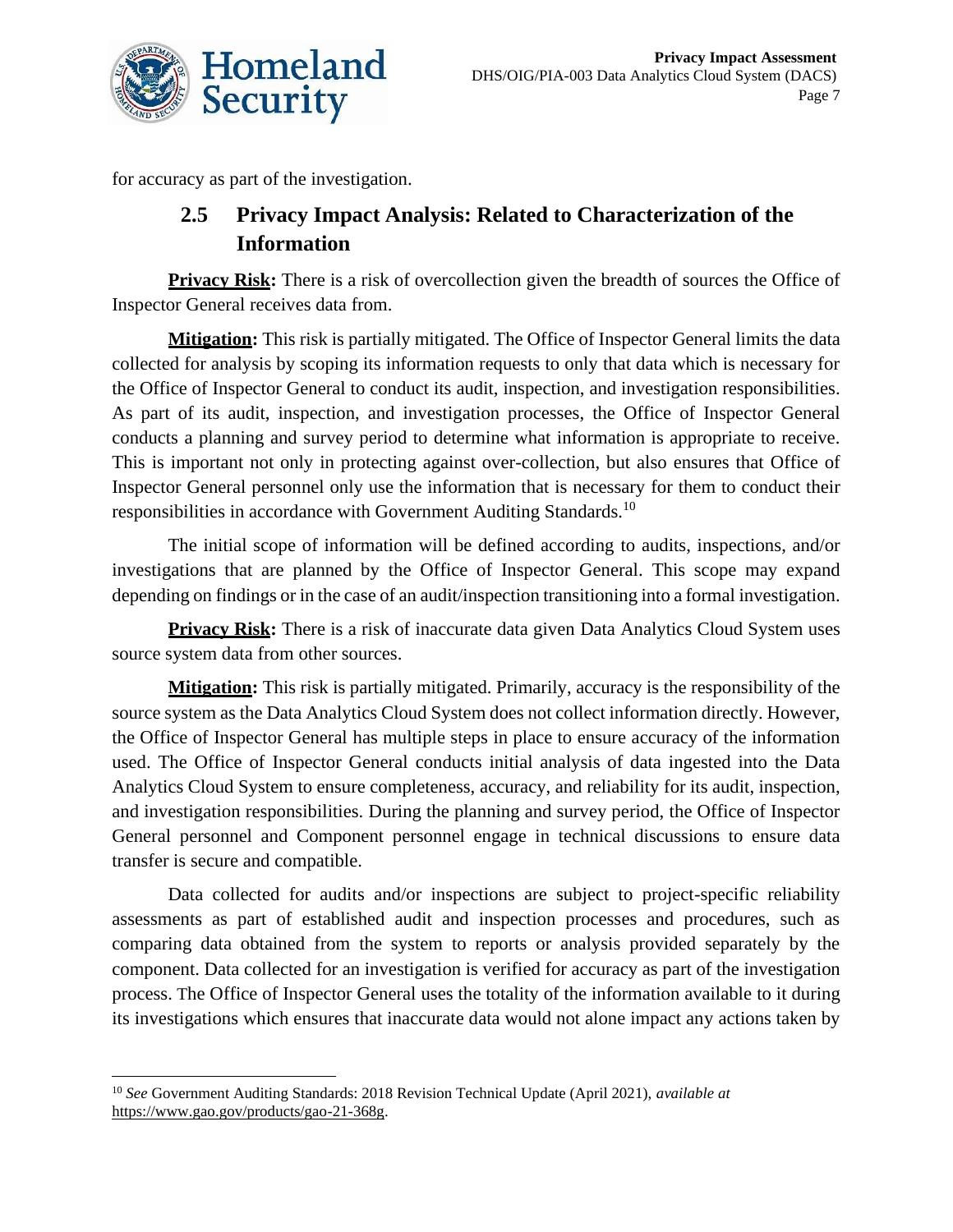

the Office of Inspector General.

Further quality assurance processes are in place, including vetting of sources and review of outputs (e.g., Work Papers derived from analysis conducted via the Data Analytics Cloud System). Additionally, all audit and inspection reports are subjected to review prior to publication.

## **Section 3.0 Uses of the Information**

## **3.1 Describe how and why the project uses the information.**

The Data Analytics Cloud System collects information from source systems to support the Department of Homeland Security Office of Inspector General's oversight of the Department's programs and systems and promote effectiveness and efficiency. The Office of Inspector General regularly collects data from the Department of Homeland Security systems, other government sources, and commercial or publicly available data during the course of audits, inspections, and investigations. The Data Analytics Cloud System serves as the central repository for these large and/or complex datasets that require specialized applications to ingest, assess, manage, and analyze.

The Data Analytics Cloud System produces analytical outputs that are then used by Office of Inspector General personnel in the course of their audits, inspections, and investigations. For example, Office of Inspector General personnel may be working to understand the disbursement of funds for a Department of Homeland Security assistance program. The Data Analytics Cloud System can run analysis on the data to determine if funds were provided inappropriately (e.g., to entities outside a disaster area). Office of Inspector General personnel use these analytical outputs to develop work papers during their audits, inspections, and investigations, and eventually incorporate them into formal reporting.

Data in the Data Analytics Cloud System is subject to the same processes, procedures, standards, and security requirements as data stored and analyzed by auditors, inspectors, investigators, and analysts outside of the Data Analytics Cloud System.<sup>11, 12, 13</sup>

<sup>11</sup> *See* Government Auditing Standards: 2018 Revision Technical Update (April 2021), *available at* [https://www.gao.gov/products/gao-21-368g.](https://www.gao.gov/products/gao-21-368g)

<sup>12</sup> *See* Quality Standards for Inspection and Evaluation (December 2020), *available at*

[https://www.ignet.gov/sites/default/files/files/QualityStandardsforInspectionandEvaluation-2020.pdf.](https://www.ignet.gov/sites/default/files/files/QualityStandardsforInspectionandEvaluation-2020.pdf) <sup>13</sup> *See* Quality Standards for Investigations (November 2011), *available at* [https://www.ignet.gov/sites/default/files/files/invprg1211appi.pdf.](https://www.ignet.gov/sites/default/files/files/invprg1211appi.pdf)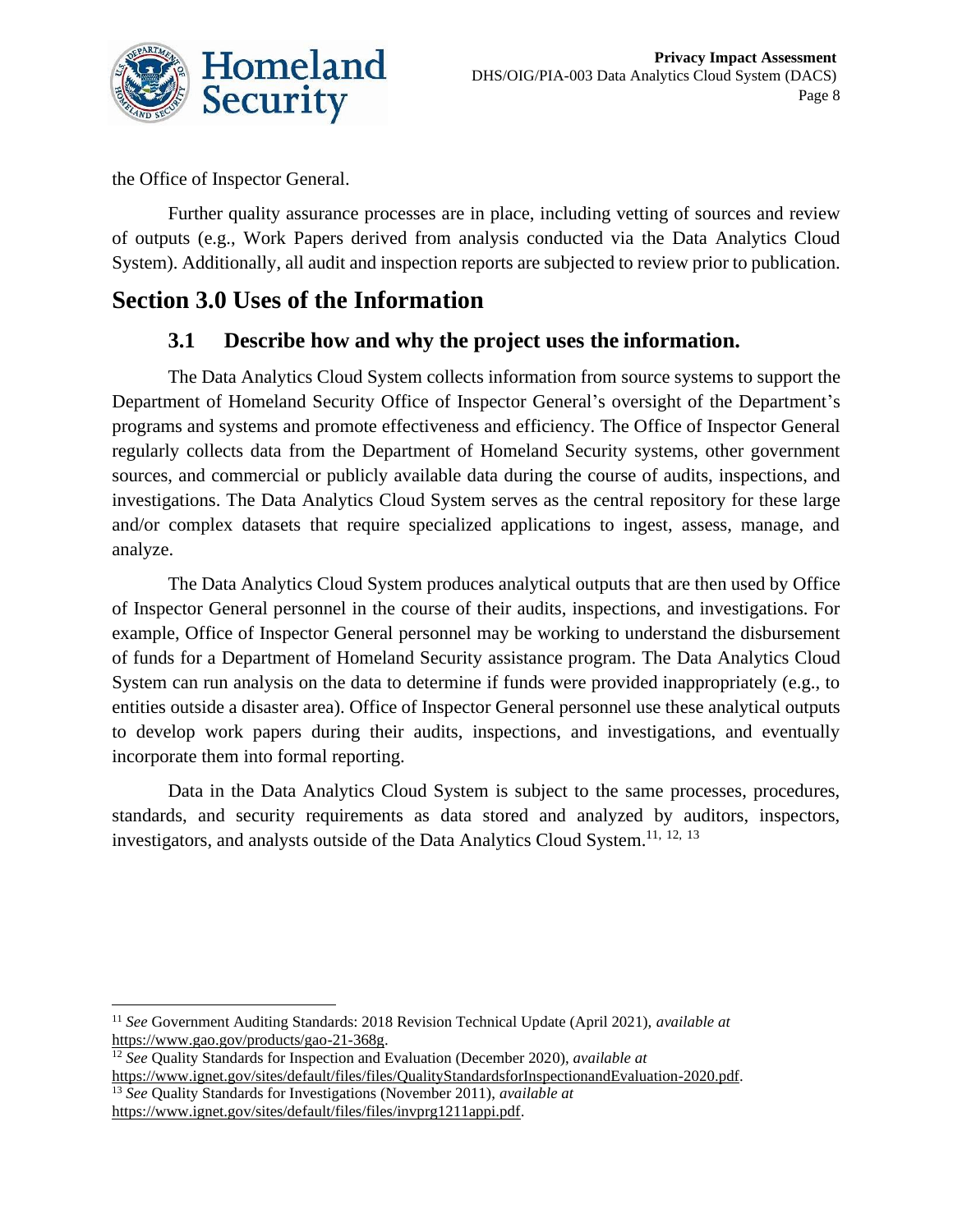

## **3.2 Does the project use technology to conduct electronic searches, queries, or analyses in an electronic database to discover or locate a predictive pattern or an anomaly? If so, state how DHS plans to use such results.**

The Data Analytics Cloud System leverages technology to conduct electronic searches, queries, and analysis to discover existing patterns or anomalies. However, there are currently no plans to use the system for predictive analysis. The Data Analytics Cloud System is designed to ingest historical data from a variety of disparate sources for processing and analysis; such results are then used to identify, investigate, and verify fraud, misconduct, criminal activity, misuse, or waste of government to support financial and performance audits of the Department's components, and increase the efficiency and effectiveness of internal Office of Inspector General operations.

## **3.3 Are there other components with assigned roles and responsibilities within the system?**

Only the Department of Homeland Security's Office of Inspector General personnel have direct access to the Data Analytics Cloud System — both at the user and system administrator level. Only authorized Office of Inspector General members are allowed access to the data stored within the Data Analytics Cloud System. Requests for data processed by the Data Analytics Cloud System must be formally requested through established channels. Requestors may include Department of Homeland Security components and Office of Inspector Generals from other government agencies. Only designated Office of Inspector General members have the authority to approve transfers of data from the Data Analytics Cloud System.

#### **3.4** Privacy Impact Analysis: Related to the Uses of Information

**Privacy Risk:** There is a risk of improper use of the Data Analytics Cloud System data given the breadth of information maintained.

**Mitigation:** This risk is mitigated. Only authorized users are granted access to the Data Analytics Cloud System, and only authorized Privileged Users have access to the system and application administrator functions comprising the Data Analytics Cloud System. Furthermore, only Privileged Users specifically designated as database administrators have administrator access to the databases within the Data Analytics Cloud System boundary. All Privileged Users must successfully complete the Privileged Access Request process prior to being granted access.

Access to the user-facing portion of the Data Analytics Cloud System is strictly controlled by Site Administrators who verify the need to know for authorized Office of Inspector General members and provide access permissions at a granular level. All Office of Inspector General users are required to complete Cybersecurity Awareness Training and Privacy Training on an annual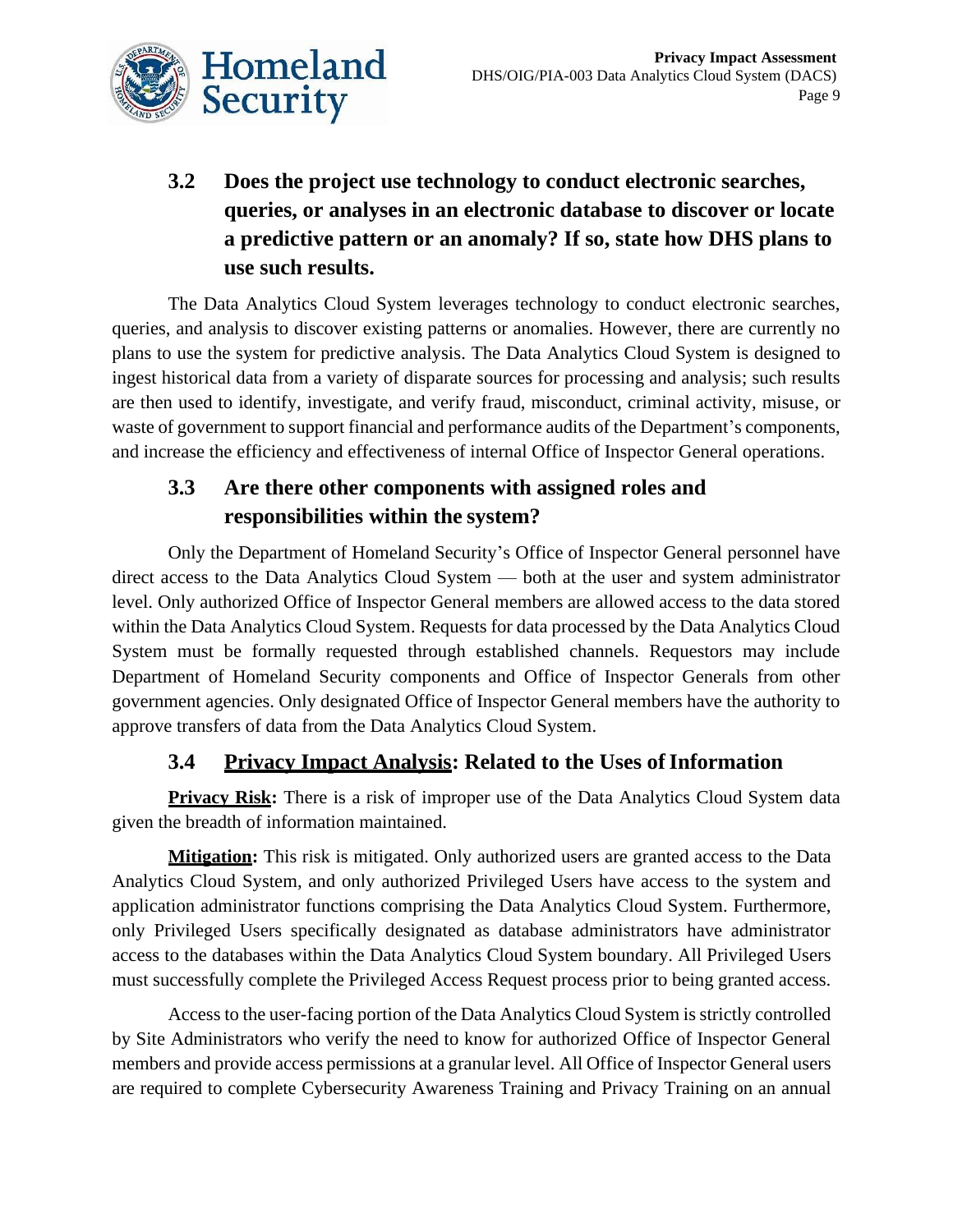

basis, which includes a module on user responsibility for protecting personally identifiable information and sensitive personally identifiable information. In addition, all Office of Inspector General users must acknowledge and sign the Office of Inspector General Rules of Behavior that also covers user responsibilities for protecting sensitive information.

## **Section 4.0 Notice**

## **4.1 How does the project provide individuals notice prior to the collection of information? If notice is not provided, explain why not.**

The Department of Homeland Security provides notice to the public through this Privacy Impact Assessment and the Office of Inspector General System of Records Notice. However, due to the fact the information ingested into the Data Analytics Cloud System is collected from source systems, the Office of Inspector General is unable to provide specific notice to individuals. The Office of Inspector General relies on the notice provisions and requirements of the agency responsible for originally collecting the information. The applicable Privacy Impact Assessments and System of Records Notices for the source systems provide notice of the collection of the information. More specifically, Department of Homeland Security's System of Records Notices provide notice of sharing of source system data through the following routine use: "Disclosures may be made to: …an agency or organization for the purpose of performing audit or oversight operations as authorized by law, but only such information as is necessary and relevant to such audit or oversight function." Further, because the Data Analytics Cloud System maintains potentially sensitive information related to audits and investigations, it is not always feasible or advisable to provide notice to individuals at the time their information is collected.

For information collected from commercial and publicly available sources, this Privacy Impact Assessment serves as the primary form of notice to individuals. The Office of Inspector General does not, however, individually provide notice when collecting publicly available information, for example, that is voluntarily posted on publicly accessible platforms.

## **4.2 What opportunities are available for individuals to consent to uses, decline to provide information, or opt out of the project?**

The Data Analytics Cloud System is designed to be leveraged as a data analytics system in support of audits and investigations involving programs provided and/or administered by Department of Homeland Security components. Therefore, it is often not possible/feasible for an individual to be given the opportunity to decline/opt out – particularly in the case of a criminal investigation.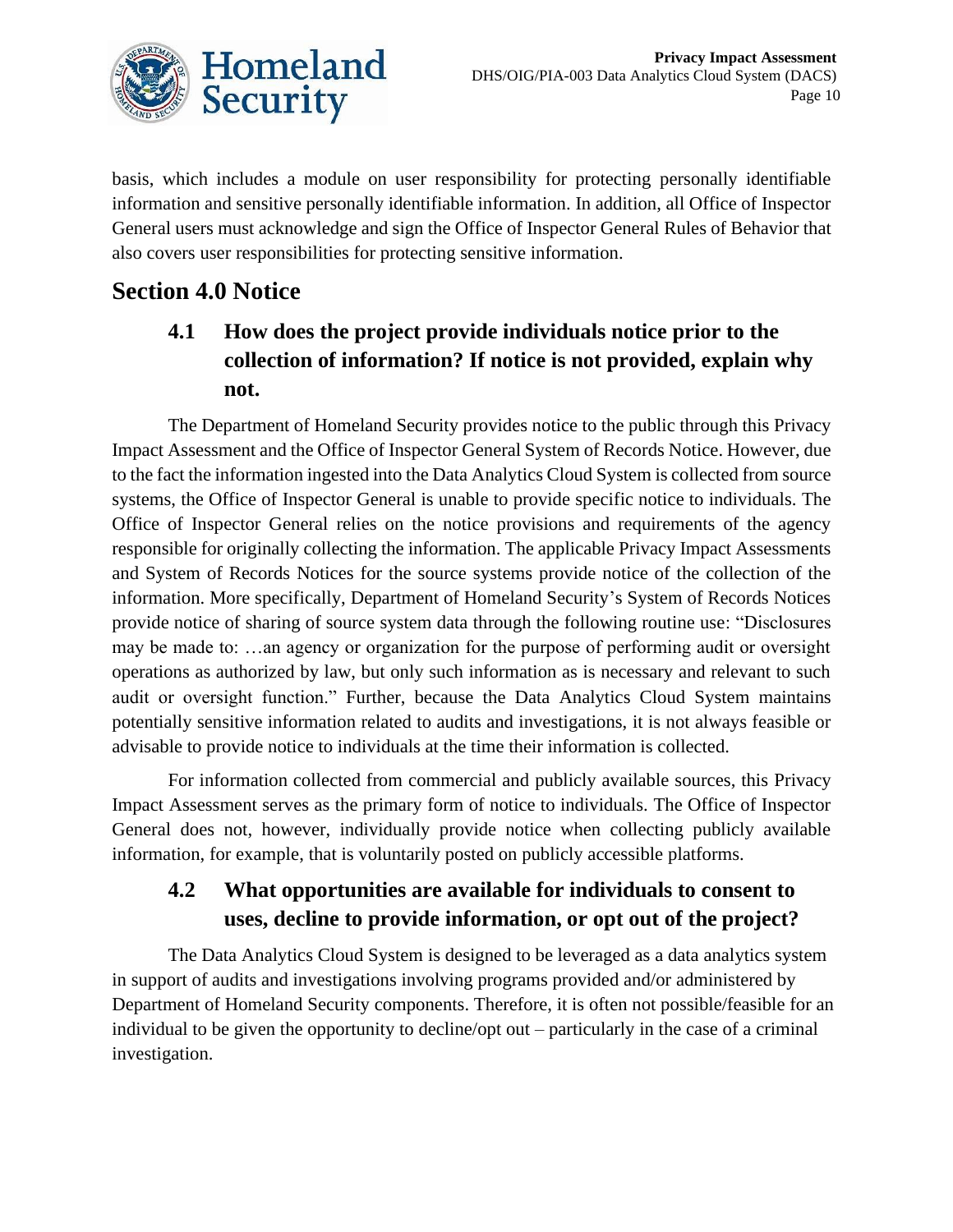

## **4.3 Privacy Impact Analysis: Related to Notice**

**Privacy Risk:** There is a risk that individuals will not know that information collected by another Department of Homeland Security component, or other source, is collected and maintained in the Data Analytics Cloud System.

**Mitigation:** The risk is partially mitigated. This Privacy Impact Assessment and the very nature of Office of Inspector General's responsibilities (outlined in publicly available information about the Office of Inspector General<sup>14</sup>), provide notice of the Data Analytics Cloud System and the collection of this type of information. Additionally, source system collections require notice provisions such as Privacy Act Statements and Privacy Notices, as applicable, when collecting information. However, because the Office of Inspector General relies on these notice provisions by the source systems, individuals may not know that their information is shared with and maintained in the Data Analytics Cloud System.

## **Section 5.0 Data Retention by the Project**

## **5.1 Explain how long and for what reason the information is retained.**

Retention of records within the Data Analytics Cloud System are governed by existing Office of Inspector General records retention schedules N1-563-07-5, N1-563-08-4, and N1-563- 09-10. Specific retention requirements will depend on whether the record is related to an audit, inspection, or investigations case.

#### **Records Schedule N1-563-07-5**

The National Archives and Records Administration -approved records schedule N1-563- 07-05 continues to apply to Office of Inspector General investigative records. Complaint and investigative record files that involve substantive information relating to national security or allegations against senior Department of Homeland Security officials, that attract national media or congressional attention, or that result in substantive changes in the Department's policies or procedures are permanent records and are transferred to National Archives and Records Administration 20 years after completion of the investigation and all actions based thereon. All other complaint and investigative record files are destroyed 20 years after completion of the investigation and all actions based thereon. Government issued accountable property records, training and firearms qualification records, and management reports are destroyed when no longer needed for business purposes.

#### **Records Schedule N1-563-08-4**

The National Archives and Records Administration -approved records schedule NI-563-

<sup>14</sup> *See* [https://www.oig.dhs.gov/.](https://www.oig.dhs.gov/)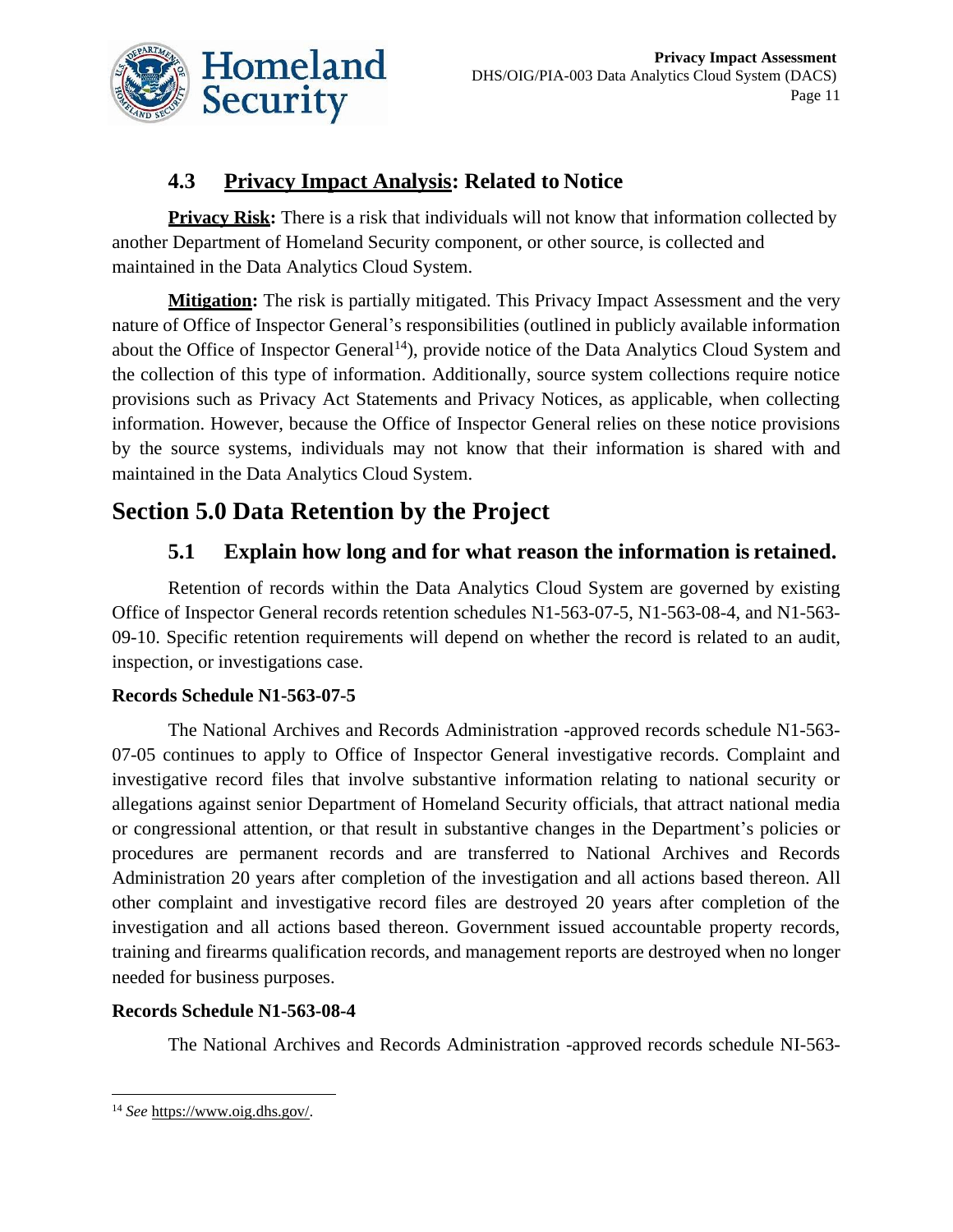

08-4 covers investigations that may be undertaken for any Department of Homeland Security employee or contractor who is suspected of criminal activity including known or alleged fraud and abuse, and irregularities and violations of laws and regulations. Other investigations included within NI-563-08-4 are background investigations conducted on employee and contractor personnel for security and/or suitability purposes, criminal and non-criminal intelligence investigations of persons, groups or organizations that involve, or could involve, the use of threats, force or violence, and security investigations involving alleged crimes against the Department of Homeland Security or its employees. Documents contained in the investigative files may include, but are not limited to, investigative reports and related documents, such as correspondence, notes, attachments and working papers, also included may be statements by suspects, personal history summaries on suspects, photos, court documents and newspaper clippings.

It is the responsibility of Department of Homeland Security personnel to dispose of duplicate records and other non-records materials that do not have lasting administrative or legal value. Any evidence and other materials retained at the close of a case will be considered part of the case file. All retention provisions in the schedule apply to both the case file and any retained evidence or other related case materials If the investigation is program specific and has a current records disposition schedule (e.g., Office of Inspector General, Office for Civil Rights and Civil Liberties (CRCL)), the document will be filed and retained according to the program records disposition schedule.

Counterintelligence Case Files Disposition: Documentation of activities designed to identify and prevent potential threats within all Department of Homeland Security components. These files may also contain executive summaries written by division personnel used to brief the Secretary and Executive Secretariat. In addition, other Federal agencies may send copies of counterintelligence reports for reference to current Department of Homeland Security cases or the case file may contain "derivative memos" that describe a threat assessment compiled by outside sources. Temporary — cutoff is at the end of the fiscal year when the case is closed. These files are destroyed 20 years after cutoff.

Criminal Investigation Case Files: Case files developed during investigations of known or alleged fraud and abuse, and irregularities and violations of laws and regulations. The case files are related to Department of Homeland Security personnel and programs administered or financed by the Department of Homeland Security, including contractors and others having a relationship with the Department. Temporary — cutoff is at end of the fiscal year, in which the case is closed. These files are destroyed 20 years after cutoff.

Non-Referral Files: Files containing information or allegations which are of an investigative nature, but do not relate to a specific investigation. These include anonymous vague allegations not warranting an investigation, matters referred to constituents or other agencies for handling, and support files providing general information which may prove useful in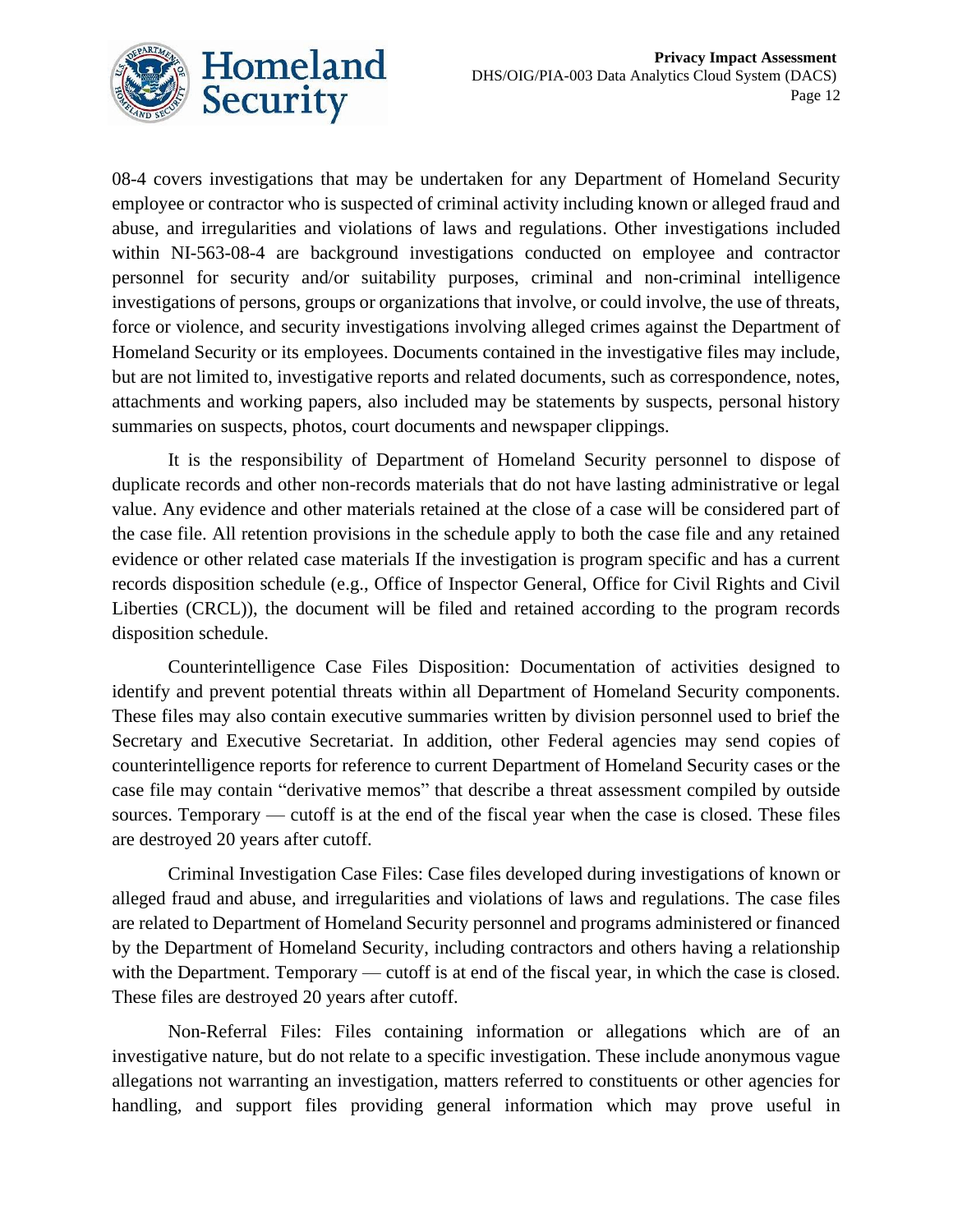

investigations. Temporary — these files are destroyed when they are 5 years old.

#### **Records Schedule N1-563-09-10**

The National Archives and Records Administration -approved records retention schedule N1-563-09-10 covers records related to Office of Inspector General Audit and Inspection reports, supporting documentation and Work Papers, Office of Inspector General correspondence, policy and procedural guidance, and other records maintained by various Office of Inspector General components. Excluded are Office of Inspector General Investigative case files and the Enforcement Data System, which are covered under N1-563-07-5.

Performance Audit and Inspection Reports may include external peer review reports, which the Office of Inspector General issues regarding other federal Offices of Inspector General. The records include both classified and unclassified versions of reports. Permanent — cutoff is at end of fiscal year in which the report is issued and transferred to National Archives 5 years after cutoff.

Financial Reports, Attestation Engagements, and Advisory Reports includes financial statement audit reports and financial assistance (grants) reports. Temporary — cutoff is at end of fiscal year in which the report is formally closed (i.e., after final resolution and implementation of all findings and recommendations). These records are destroyed or deleted 15 years after cutoff.

Supporting Documentation and Workpapers Documentation of audit and inspections work performed to support report findings, conclusions and recommendations, include pre-audit or inspection findings, planning materials, internal and external report correspondence, draft reports and Department of Homeland Security management's response, and final reports. These records are created and maintained in either paper form or electronically. Temporary — cutoff is at end of fiscal year in which the report is formally closed (i.e. after final resolution and implementation of all findings and recommendations). These records are destroyed or deleted 15 years after cutoff.

The Office of Counsel retention policy is determined based on whether a case is tied to an investigation, audit, or inspection and would follow both the N1-563-07-5 and N1-563-08-4 National Archives and Records Administration documents. If a case is not related, then the records will follow the National Archives' General Records Schedule N1-563-09-10.

## **5.2 Privacy Impact Analysis: Related to Retention**

**Privacy Risk:** There is a risk that records will be retained longer than necessary due to the vast amount of electronic records with various retention schedules.

**Mitigation:** This risk is mitigated. In order to mitigate this risk a data governance council comprised of representatives from Data Analytics Cloud System's Offices of Innovation, Audits, Inspections and Evaluations, Investigations, and Management meets periodically to review records stored in the Data Analytics Cloud System. During these reviews, the council will (1) determine active data sets to be removed from active use and backed up to virtual cold storage for temporary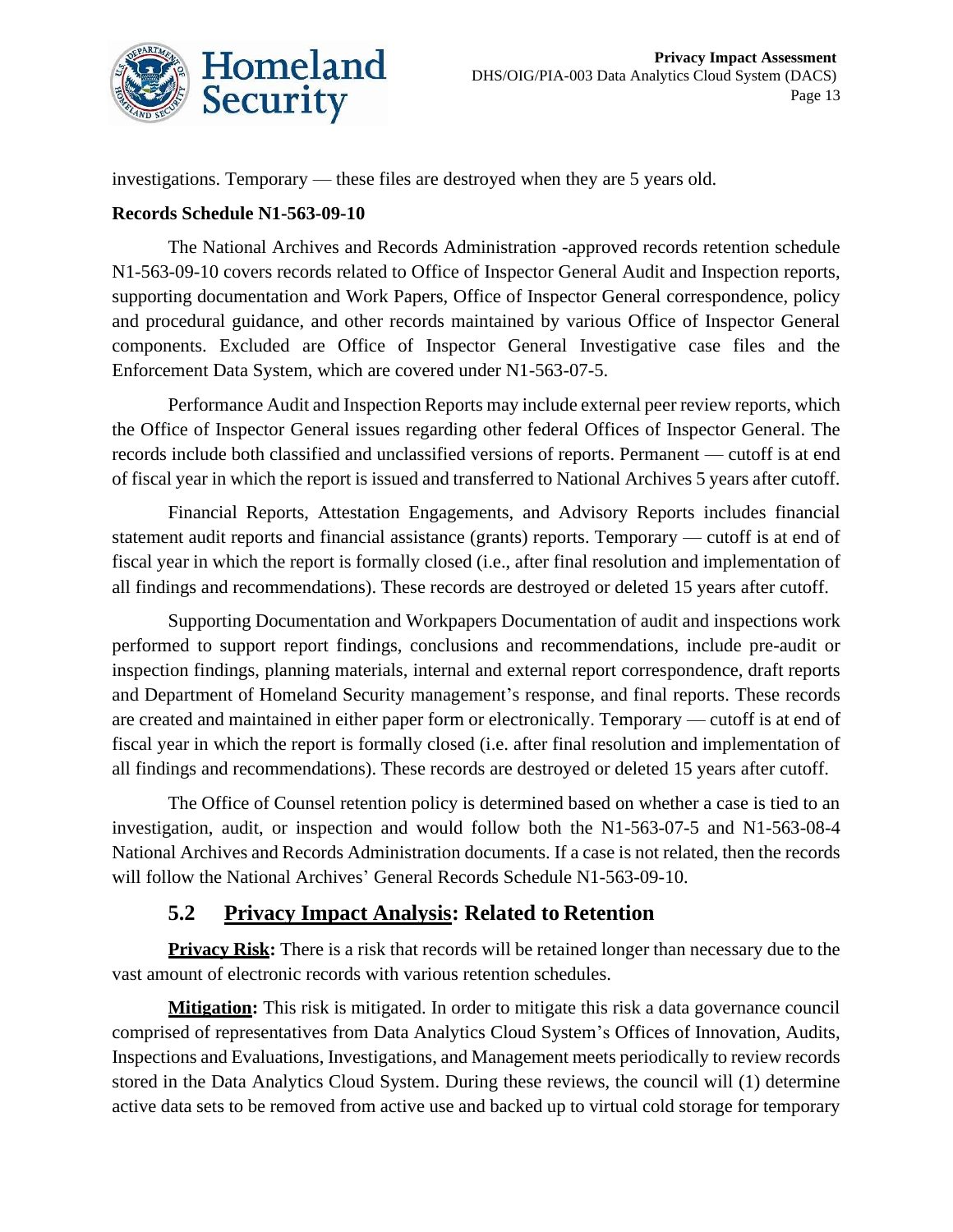![](_page_14_Picture_0.jpeg)

retention, and (2) review data sets in virtual cold storage and flag them as appropriate for permanent destruction, transfer to the National Archives, or other action, as required to meet the requirements of the approved records retention schedules.

## **Section 6.0 Information Sharing**

## **6.1 Is information shared outside of DHS as part of the normal agency operations? If so, identify the organization(s) and how the information is accessed and how it is to be used.**

The Office of Inspector General shares information within the Department of Homeland Security, and with other U.S. law enforcement agencies other federal agencies, and Congress. As a part of normal agency operations, information may be requested through authorized points of contact from the Office of Inspector General of the Chief Data Officer or the Office of General Counsel. The investigations, inspections, and audit reports are then provided to the Department's components, law enforcement, and Congress on an as-needed basis. The Office of Inspector General may share information outside of the Department of Homeland Security consistent with Section (b)(3) routine uses published in the Office of Inspector General System of Record Notice, when other law enforcement agencies (such as state or local law enforcement)<sup>15</sup> or other federal agencies request it, or if necessary to protect the safety of an individual.<sup>16</sup>

The following are examples of U.S. law enforcement agencies in which the Office of Inspector General would provide a report to: Sheriff's offices or the FBI in the context of criminal investigations.

## **6.2 Describe how the external sharing noted in 6.1 is compatible with the SORN noted in 1.2.**

Consistent with the Investigative Records System of Records Notice, the Data Analytics Cloud System will provide information within the Department, and with U.S. law enforcement agencies and Congress. As an example, the information shared is done so in accordance with the following routine uses:

B. To a congressional office from the record of an individual in response to an inquiry from that congressional office made at the request of the individual to whom the record pertains.

G. To an appropriate federal, state, tribal, local, international, or foreign law enforcement agency or other appropriate authority charged with investigating or prosecuting a violation or enforcing or implementing a law, rule, regulation, or order, when a record, either on its face or in conjunction with other information, indicates a violation or potential violation of law, which

<sup>15</sup> 5 U.S.C. 552a(b)(7).

<sup>16</sup> 5 U.S.C. 552a(b)(8).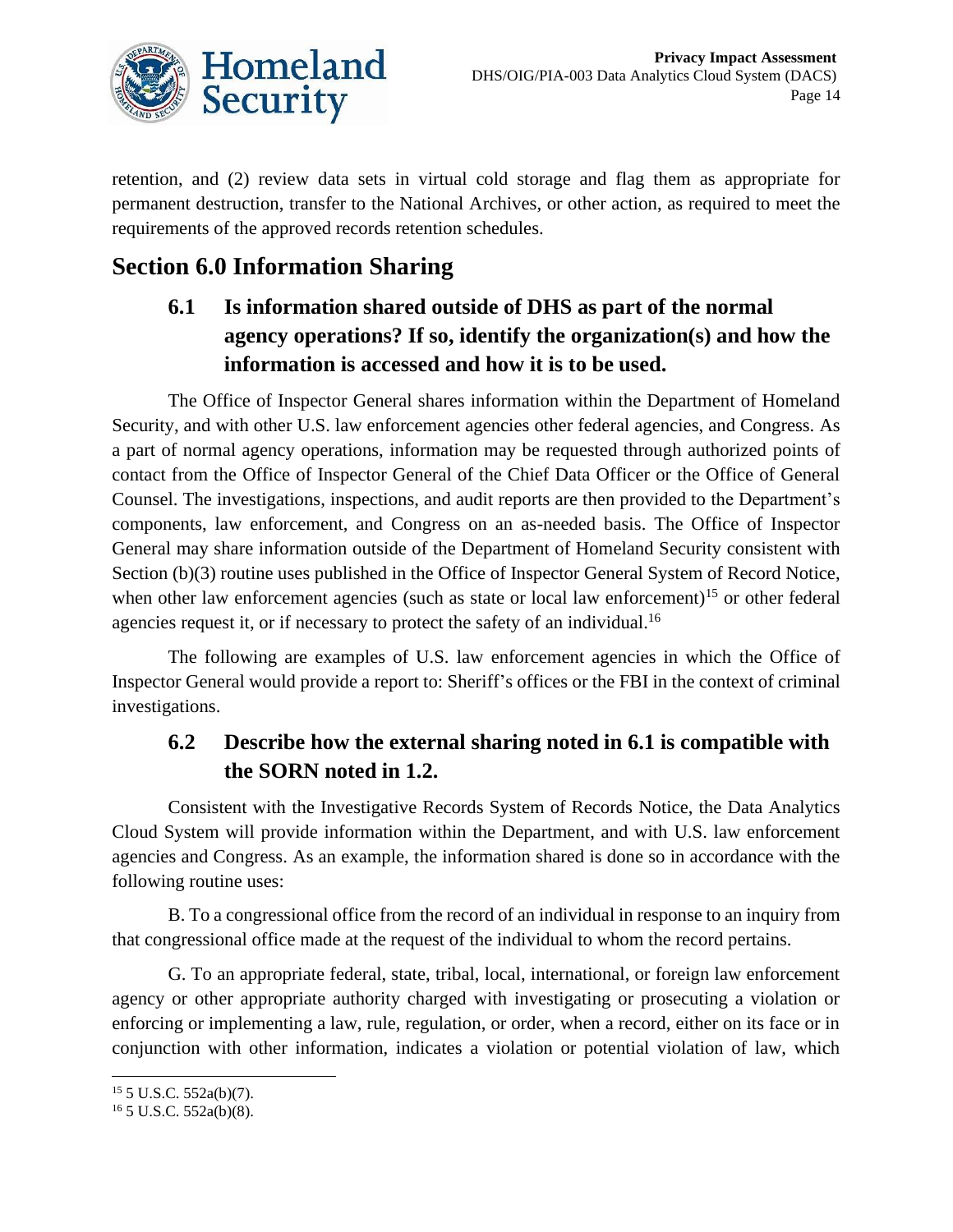![](_page_15_Picture_0.jpeg)

includes criminal, civil, or regulatory violations and such disclosure is proper and consistent with the official duties of the person making the disclosure.

I. To a federal, state, or local agency, or other appropriate entity or individual, or through established liaison channels to selected foreign governments, in order to provide intelligence, counterintelligence, or antiterrorism activities authorized by U.S. law, Executive Order, or other applicable national security directive when the security of the borders which the Department of Homeland Security is tasked with maintaining are at risk of being compromised.

L. To third parties during the course of a law enforcement investigation to the extent necessary to obtain information pertinent to the investigation, provided disclosure is appropriate to the proper performance of the official duties of the officer making the disclosure.

#### **6.3 Does the project place limitations on re-dissemination?**

The Office of Inspector General places limitation on the re-dissemination of information derived from the Data Analytics Cloud System at the time of sharing, specific to that data. The Office of Inspector General is permitted to share information processed by the Data Analytics Cloud System to other Office of Inspector Generals as per the Inspector General Empowerment Act.<sup>17</sup> In addition, other Department of Homeland Security components can also make a formal request for data processed by the Data Analytics Cloud System. All requests must be received, vetted, and approved by authorized staff from the Office of Inspector General's Office of the Chief Data Officer and the Office of General Counsel. Upon release of Office of Inspector General's information, the requesting agency is notified of the purpose in which they are receiving the information and are advised that the information shall not be disclosed and/or re-disseminated further without authorization from Office of Inspector General. Further, any data shared containing personally identifiable information and/or sensitive personally identifiable information is properly identified and redacted where necessary prior to disclosure or release of information.

## **6.4 Describe how the project maintains a record of any disclosures outside of the Department.**

OIG will maintain all appropriate data use agreements, memoranda of understanding, or similar documents for disclosures of information to account for any data shared outside the Department. These documents will outline the legal authority for the disclosure; the purpose of the disclosure; and responsibilities of the party receiving the disclosed information. The documents will also outline retention procedures for timely destruction of identifiable records, and security procedures for the disclosed information.

Also, the Office of Inspector General program offices requesting information from the Data

<sup>17</sup> Pub. L. 114-317.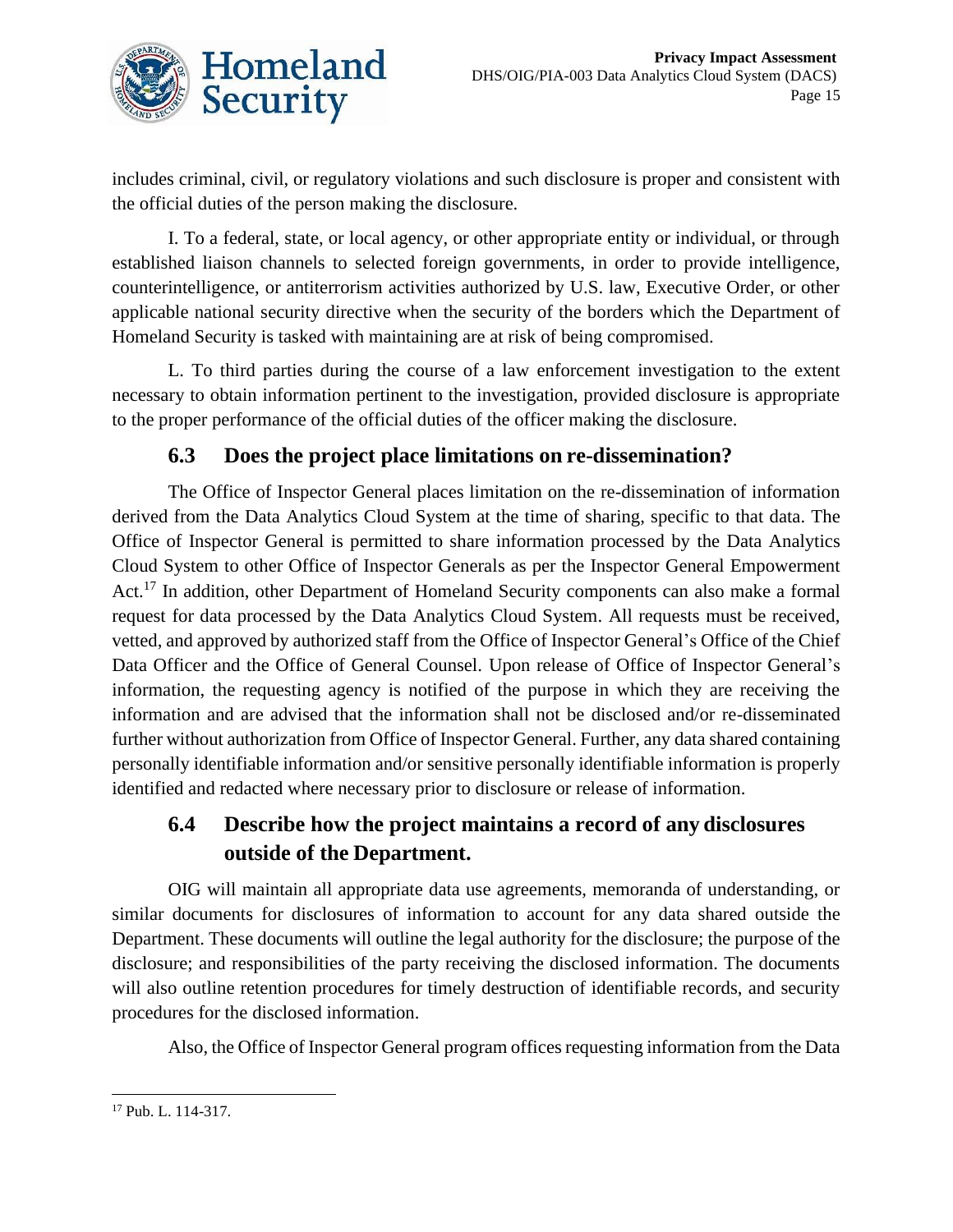![](_page_16_Picture_0.jpeg)

Analytics Cloud System maintain records of any disclosure outside of the Department. The documentation process may be by paper or electronic recording consisting of the date, nature, and purpose of each disclosure. Additional information will include the name and contact information of the individual or agency to whom the disclosure was provided.

## **6.5 Privacy Impact Analysis: Related to Information Sharing**

Privacy Risk: There is a risk data from the Data Analytics Cloud System could be improperly shared.

**Mitigation:** This risk is mitigated. Only authorized Office of Inspector General personnel have access to data maintained by the Data Analytics Cloud System and only authorized Office of Inspector General members from the Office of the Chief Information Officer have system administrator access to the Data Analytics Cloud System systems. All Office of Inspector General personnel are required to complete training regarding the safe handling of personally identifiable information and sensitive personally identifiable information and the Office of Inspector General has implemented protocols to address privacy incidents, such as in case of an inadvertent release of sensitive information.

Although the Office of Inspector General can only account for how information is safeguarded and disclosed while in its possession, all requests must be approved prior to disclosure and any data shared containing personally identifiable information or sensitive personally identifiable information is properly identified and redacted where necessary.

## **Section 7.0 Redress**

## **7.1 What are the procedures that allow individuals to access their information?**

Individuals may request access to information collected by the Data Analytics Cloud System through the Freedom of Information Act  $(FOIA)^{18}$  and provisions of the Privacy Act of 1974 at [https://www.oig.dhs.gov/foia.](https://www.oig.dhs.gov/foia) Request can also be made by email, telephone, or mail:

OIG Office of Counsel Phone: 202-254-4001 Fax: 202-254-4398 Email: [FOIA.OIG@OIG.DHS.GOV](mailto:FOIA.OIG@OIG.DHS.GOV) 

Mailing Address: 245 Murray Lane SW Mail Stop - 0305

<sup>18</sup> 5 U.S.C. § 552.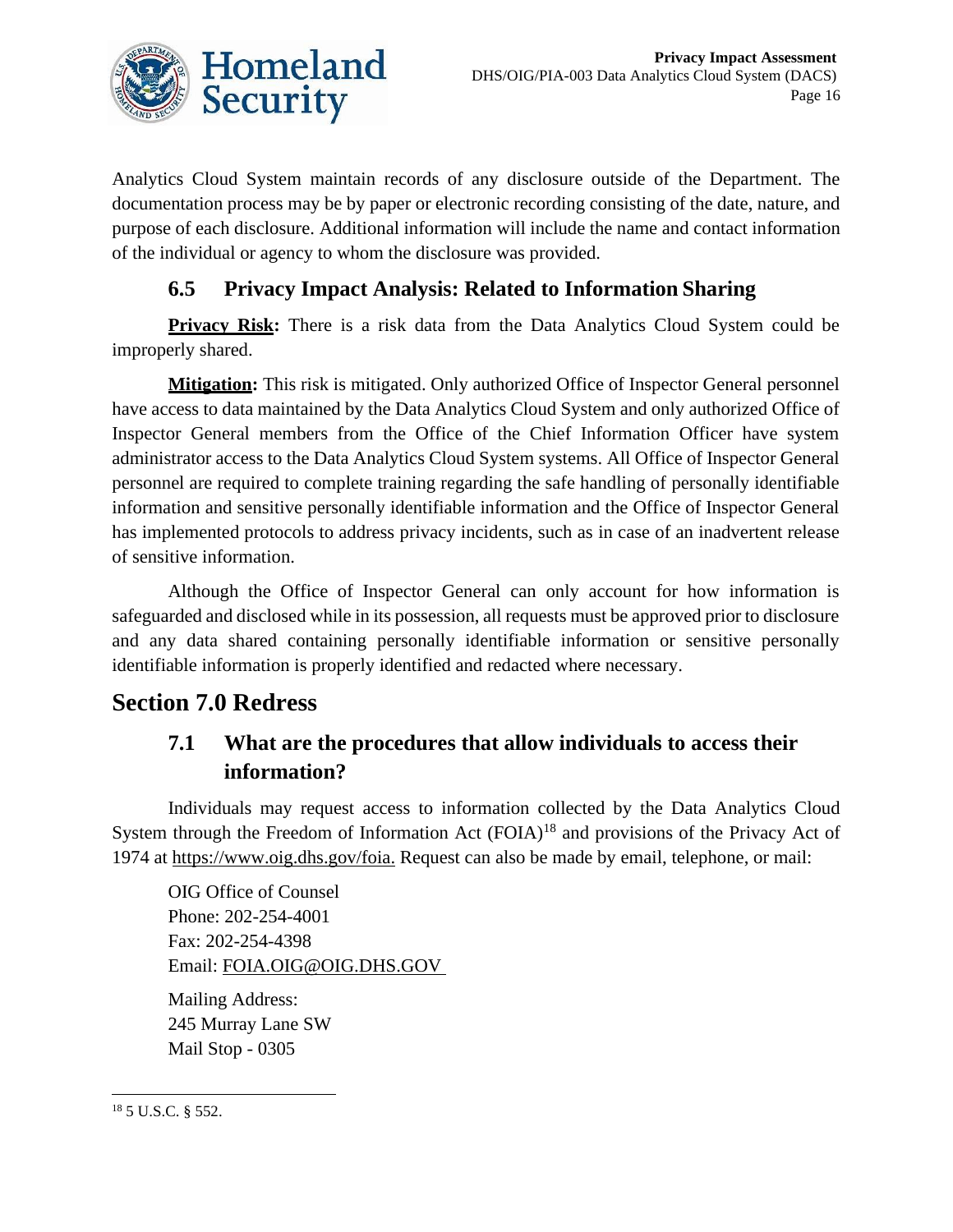![](_page_17_Picture_0.jpeg)

Washington, D.C. 20528-0305 [DHS OIG FOIA Request Form](https://www.oig.dhs.gov/sites/default/files/assets/PDFs/OIG_Cert_Ident_Form.pdf)<sup>19</sup>

The Office of Inspector General only maintains ownership of its own data. Therefore, the Office of Inspector General will refer FOIA and Privacy Act requestors seeking non- Office of Inspector General data to the appropriate Department of Homeland Security component(s). Individuals who would like to make a FOIA request outside of Office of Inspector General should contact the particular corresponding component.

All requests must conform to the Privacy Act regulations set forth in federal regulations regarding Domestic Security and Disclosure of Records and Information. <sup>20</sup> Individuals must verify their identity by providing their full legal name, current address and data and place of birth. All requests must be signed and notarized or submitted consistent with federal statute regarding Unsworn Declarations Under Penalty of Perjury.<sup>21</sup> If there is no specific form provided to the requestor, all statements must clearly state the following:

- Explanation on why the particular Department may utilize the information on you;
- List the component(s) who may use the information;
- Provide what types of records the component(s) have on the individual
- Provide detailed information that would assist the FOIA staff to research any records pertaining to the individual's request.

Individuals must understand that each case submitted will be evaluated by the Office of Inspector General on a case-by-case basis and must meet the requirements under FOIA<sup>22</sup> or the Privacy Act of 1974, as amended.

Individuals usually are not notified of investigations until the near end of an investigation. This is to make sure the individuals do not become prematurely aware they are subjects of an investigation. Notification comes in the form of Grand Jury target letters in certain cases and the individual is only aware when called in for an interview or when a warrant is executed. Therefore, redress ability is limited, and the individual subjects of an investigation would not know there are records to correct during an investigation.

<sup>19</sup> DHS OIG FOIA Request Form FOIA Request Form, *available at*

[https://www.oig.dhs.gov/sites/default/files/assets/PDFs/OIG\\_Cert\\_Ident\\_Form.pdf.](https://www.oig.dhs.gov/sites/default/files/assets/PDFs/OIG_Cert_Ident_Form.pdf)

<sup>20</sup> 6 CFR Part 5.

<sup>&</sup>lt;sup>21</sup> 28 U.S.C. § 1746 - a law that permits statements to be made under penalty of perjury as a substitute for notarization.

<sup>&</sup>lt;sup>22</sup> Department of Homeland Security (DHS), Freedom of Information Act Regulations (FOIA), 80 Fed. Reg. 45101 (July 29, 2015).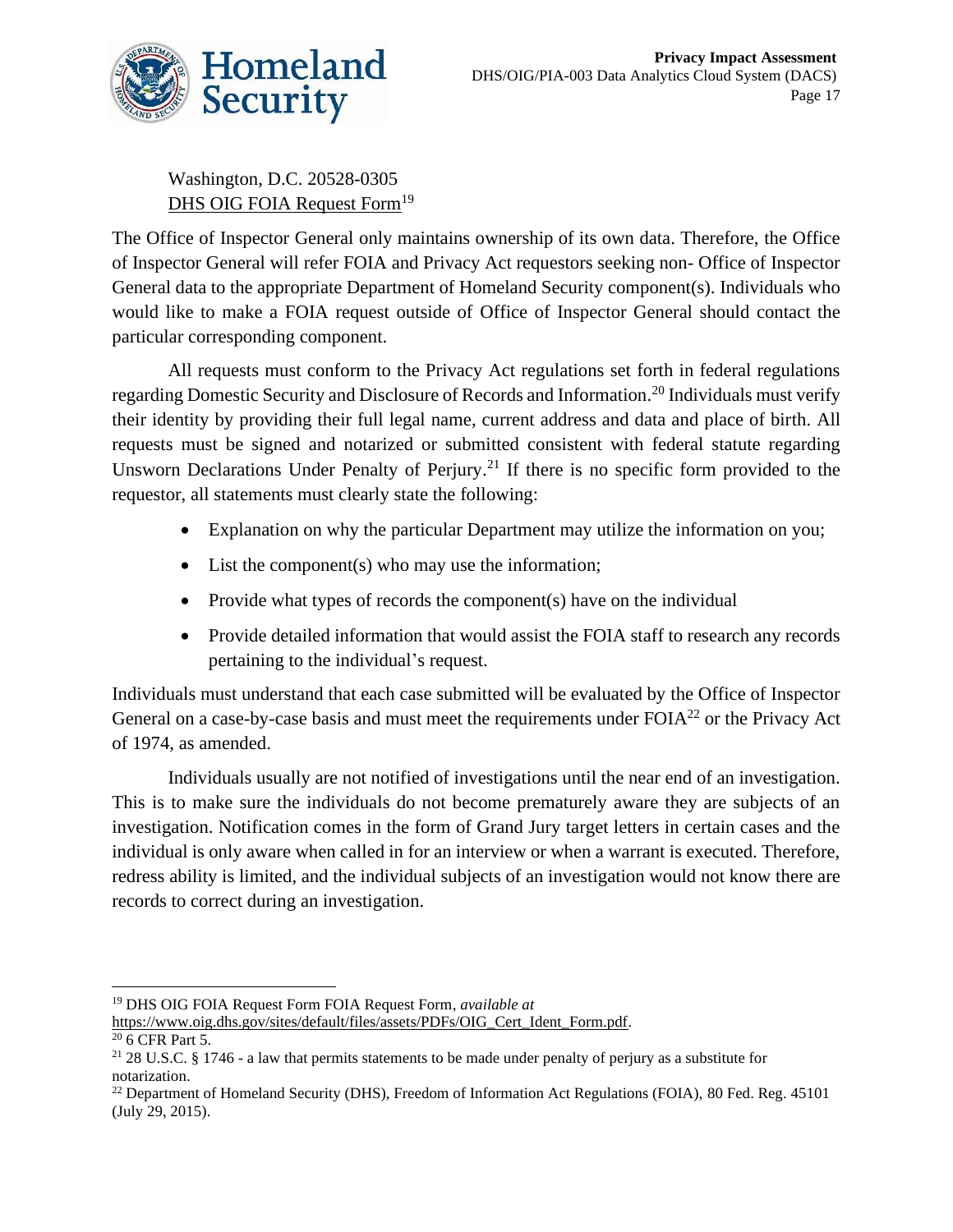![](_page_18_Picture_0.jpeg)

## **7.2 What procedures are in place to allow the subject individual to correct inaccurate or erroneous information?**

The procedures for correcting inaccurate or erroneous information are referenced in Section 7.1 above. Individuals may not be able to access their records within the Data Analytics Cloud System because it may be part of a confidential criminal investigation. Releasing an individual's records may have an impeding effect on the investigation. In addition, Office of Inspector General obtained exemptions from its System of Records Notice based on the need to maintain the confidentiality of its investigations. $^{23}$ 

## **7.3 How does the project notify individuals about the procedures for correcting their information?**

This Privacy Impact Assessment and the Office of Inspector General System of Records Notice provides information to individuals on redress procedures. Source system Privacy Impact Assessments and the Office of Inspector General System of Records Notices also provide information to individuals if they wish to access or correct records maintained by Department of Homeland Security components or other government agencies.

## **7.4 Privacy Impact Analysis: Related to Redress**

**Privacy Risk:** There is a risk that individuals may not know what procedures exist on collecting or correcting information.

**Mitigation:** This risk is partially mitigated. This Privacy Impact Assessment and the System of Records Notice provide information on the redress provisions available to individuals. However, because the Office of Inspector General System of Records Notice has been exempted from certain provisions of the Privacy Act through the issuance of its corresponding Final Rule, not all records may be accessed or amended.

Further, because much of the data the Data Analytics Cloud System maintains is originally from other source systems, the Office of Inspector General relies on the notice of redress provisions of those systems to provide sufficient information to individuals.

## **Section 8.0 Auditing and Accountability**

## **8.1 How does the project ensure that the information is used in accordance with stated practices in this PIA?**

Access to the Data Analytics Cloud System requires the use of two factor authentication and access is only provisioned to Office of Inspector General personnel with a need-to-know. User

<sup>&</sup>lt;sup>23</sup> Final Rule for Privacy Act Exemptions, 75 Fed. Reg. 67909 (November 4, 2010).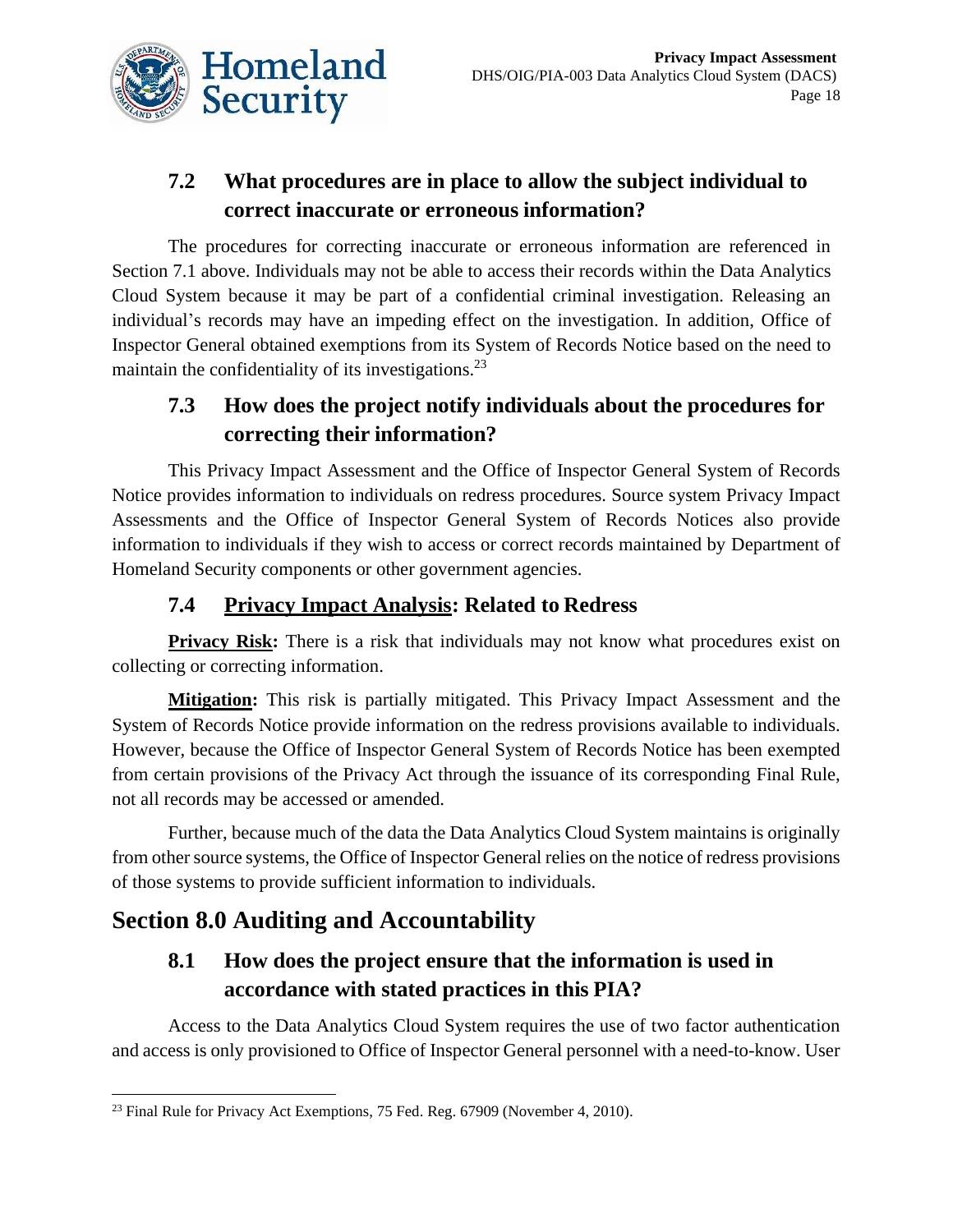![](_page_19_Picture_0.jpeg)

accounts are configured using Role-Based Access Controls and Active Directory Group Policies for account auditing. The Data Analytics Cloud System itself can only be accessed using the Department of Homeland Security network with a Personal Identity Verification (PIV) card and PIN number to obtain access to the environment. Audit logs are configured to track any user login attempts, any modification made and by who, and the when the modification was made for systems within the system. User accounts will automatically disable accounts for users who have not been logged into the Data Analytics Cloud System within 45 days. The Office of Inspector General security team performs the following audit techniques within the Data Analytics Cloud System environment:

- Independent Verification and Validation (IV&V);
- Risk Assessments:
- Self-Assessments;
- Vulnerability Scanning;
- Third-party audits; and
- Audit reviews by General or Government Accountability Office (GAO).

## **8.2 Describe what privacy training is provided to users either generally or specifically relevant to the project.**

Office of Inspector General employees are required to take annual security awareness training and role-based training (e.g., training for ISSOs, Authorizing Officials (AO), network and system administrators, and managers). All Office of Inspector General users are required to participate in mandatory annual privacy training. Furthermore, Office of Inspector General personnel responsible for conducting audits, inspections, and investigations are trained on the risks associated with improper use of information and the Office of Inspector General's responsibilities.

## **8.3 What procedures are in place to determine which users may access the information and how does the project determine who has access?**

Data Analytics Cloud System user accounts are assigned based on discretionary Role-Base Access Controls, Active Directory Group Policies, and Access Control Lists in conjunction with device and application configuration baselines, which are used to automatically enforce logical access to applications, devices, and information. Supervisors and application administrators determine an individual's user account creation, termination, and level of access via user account and access action request forms, where they are reviewed for approval and ultimately approved or rejected.